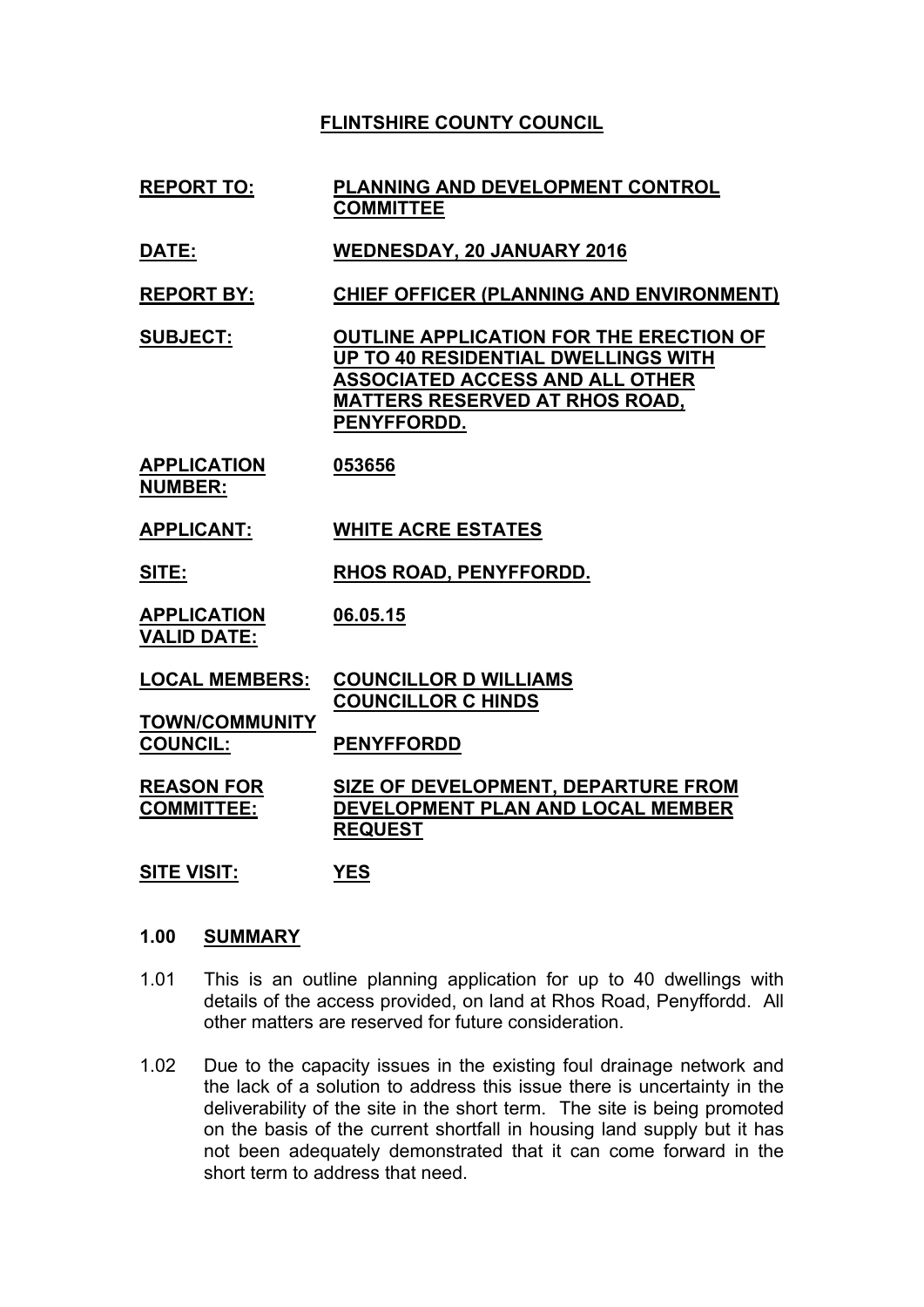1.03 The sustainability of the site has therefore not been sufficiently justified to comply with Planning Policy Wales Edition 8 paragraph 4.2.2. It is therefore considered that the site is contrary to paragraph 6.2 of TAN1 as the application would not comply with the development plan and other national planning policies. The application is for residential development on a site located in the open countryside outside a defined settlement boundary and is therefore contrary to Policies STR1, GEN3 and HSG4.

## **2.00 RECOMMENDATION: TO REFUSE PLANNING PERMISSION FOR THE FOLLOWING REASONS**

2.01 There is no capacity in the existing foul drainage network to accommodate flows from the development and a solution to this lack of capacity has not been identified. The site is being promoted on the basis of the current shortfall in housing land supply but it has not been adequately demonstrated that it can come forward in the short term to address that need. There is therefore uncertainty in the deliverability of the site and the sustainability of the site has not been adequately justified to comply with Planning Policy Wales Edition 8 paragraph 4.2.2. It is therefore considered that the site is contrary to paragraph 6.2 of TAN1 as the application would not comply with the development plan and other national planning policies. The application is for residential development on a site located in the open countryside outside a defined settlement boundary and is therefore contrary to Policies STR1, GEN3 and HSG4.

## **3.00 CONSULTATIONS**

3.01 Local Member

## Councillor D. Williams

Objects to the proposal on the grounds that the land is outside the settlement boundaries and the application is premature with the LDP in its infancy. The ward has supported excessive growth and this is an attempt to add to what is already an overdeveloped area. The development cannot be sustained or be supported by existing infrastructure and amenities including junior and senior schools. No suitable access arrangements are possible that can guarantee the safety of road users and pedestrians to the current level and an increase in the risks for road safety are inevitable. A development in this location would not be conducive to the street scene and have a negative impact on the environment. The development would necessitate the destruction of a valuable nature setting affecting ecological sustainability. Other sites nearby are awaiting the LDP decision and to allow this one could unfairly jeopardise others which are going through the LDP process. Requests a site visit to see the site in the context of the village.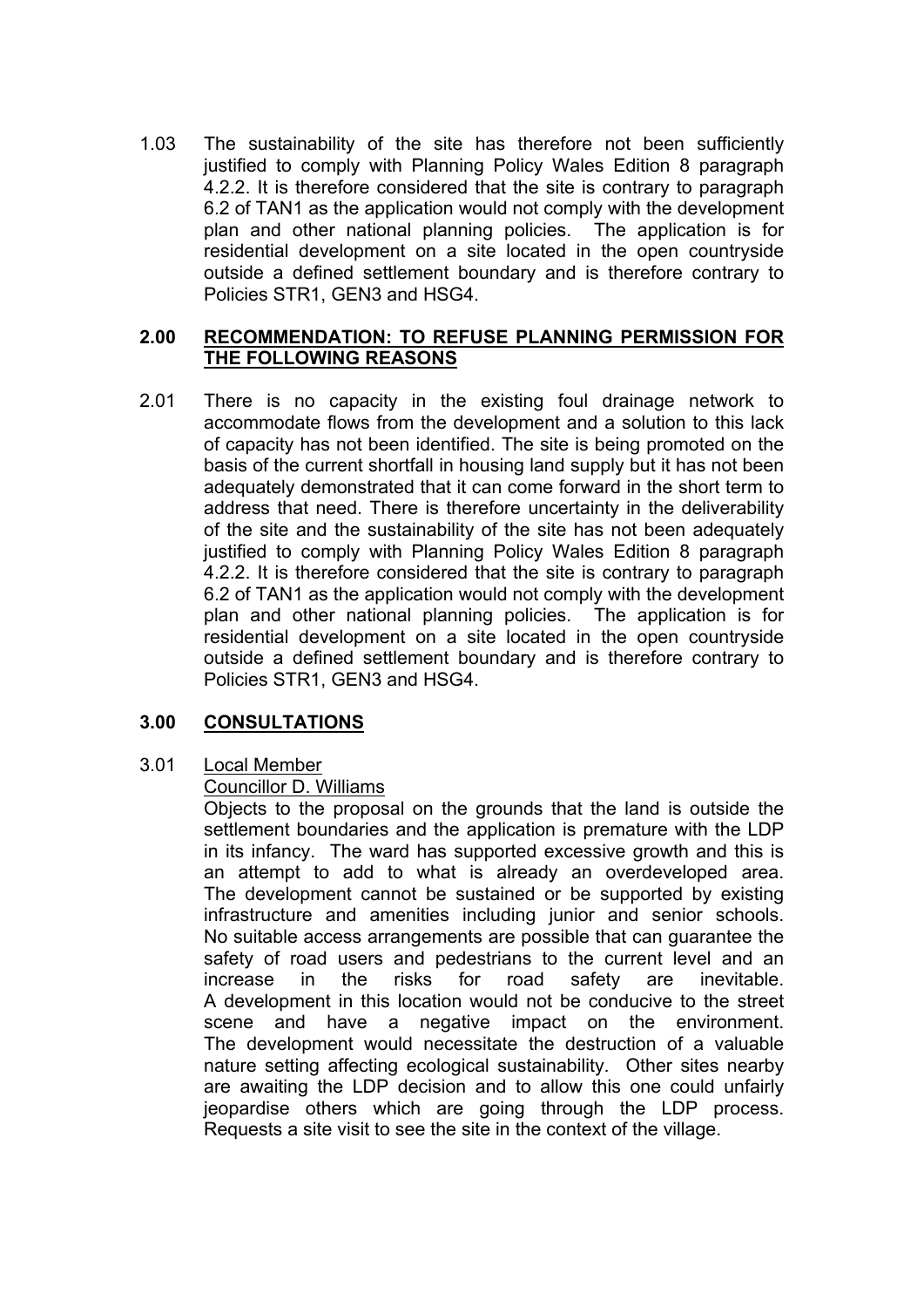### Councillor C Hinds

Requests site visit and committee determination. Development has already been turned down before due to entrance and exit being very dangerous and too near another one. Hedgerows that have been there for years cannot be taken down. There are far too many houses in the village for the site to be sustainable.

### Penyffordd Community Council

The Council strongly object to this planning application. This piece of land was discussed at our recent LDP Candidate Site Meeting under Ref: PEN039 with a proposed use of site as 'housing'. It was resolved at that meeting with a majority vote that the Council wish to object. This development would potentially create huge and dangerous problems with the additional traffic coming out onto the Rhos Road so close to the roundabout, there is no infrastructure, medical facilities and the area currently has a severe shortage of school places.

## Highways Development Control Manger

The development is directly off Rhos Road a distributor road that is subject to a 30mph speed restriction. The required visibility splays are 2.4m x43m which appear to be achievable. In order to meet the requirements of Active Travel a 3 metre footway/cycle way is required along the site frontage, which will require setting back the site boundary.

No objection subject to conditions covering;

- Siting, layout and design of the access
- Construction of access to carriageway base course layer prior to the commencement of any other site operations
- Visibility splay of 2.4m x 43m in both directions with no obstruction in excess of 0.6m
- Parking facilities to be provided and retained within the site
- The front of the garages shall be set back a minimum distance of 5.5m behind the back of the footway or 7.3m from the edge of the carriageway
- Detailed layout, design, means of traffic calming and signing, surface water drainage, street lighting and construction of the internal estate road
- Gradient of the access from the edge of the existing carriageway and for a minimum distance of 10m shall be 1 in 24 and a maximum of 1 in 15 thereafter
- Positive means to prevent surface water run-off on to the highway
- Construction Traffic management Plan
- Full Travel Plan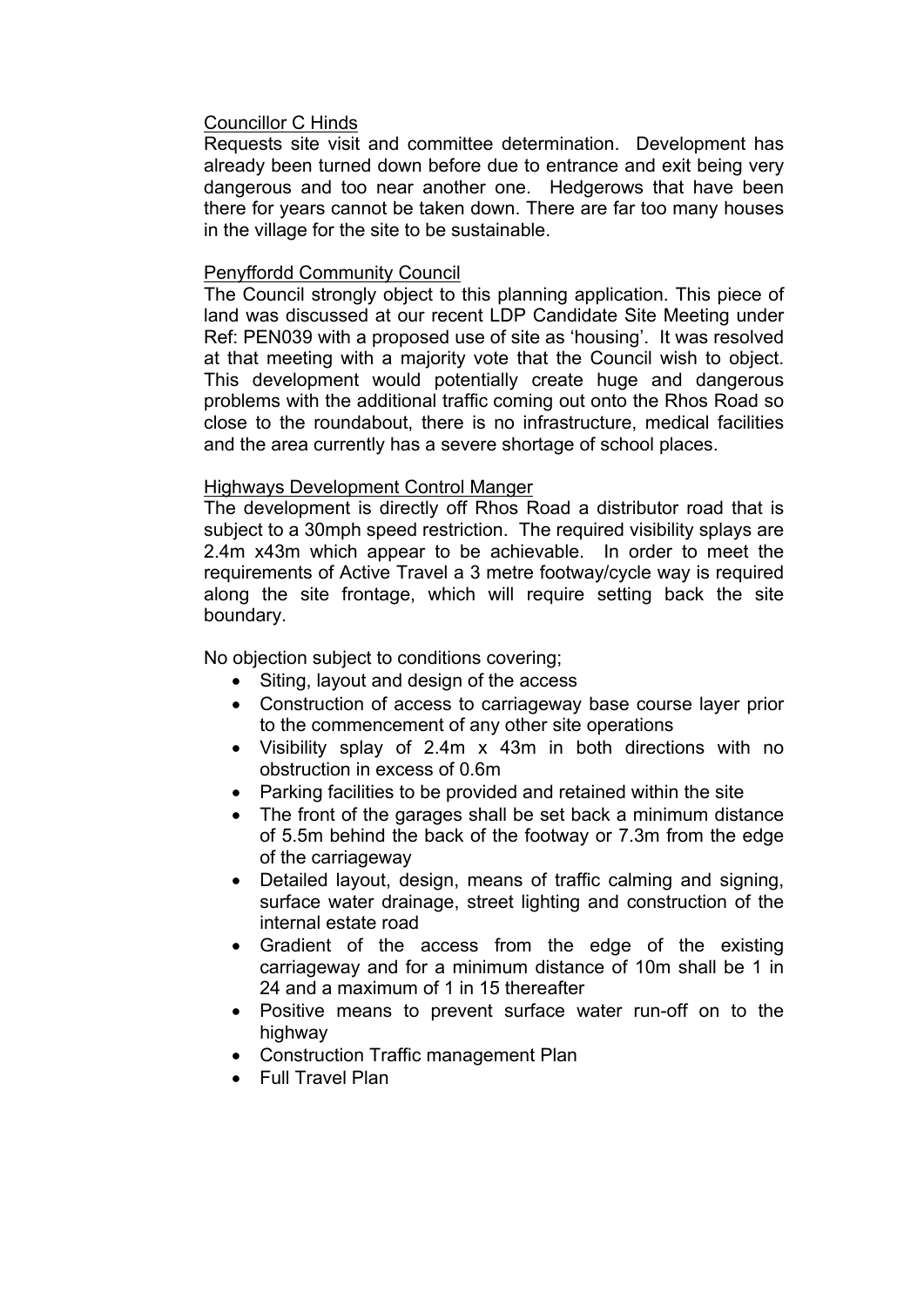### Public Protection Manager

No objection in principle to the application however, the site is adjacent to the Penyffordd by-pass and roundabout these are included in the Noise Action Plan for Wales which looks at, amongst other things, noise from busy roads. The calculated data for this road indicates that parts of the site will be within Noise Exposure Category (NEC) B/C during the daytime and possibly night under the Welsh Guidance Technical Advice Notes 11. This means that specific measures are likely to be necessary to protect the amenity of the future residents. Such measures may include the provision of enhanced glazing and acoustic barriers to be installed at affected properties.

Therefore, in order to establish the actual sound climate as it affects this site it is recommended that a condition is attached for the applicant to investigate and consider any potential noise issues for this site, especially for those properties and gardens.

The applicant should appoint a suitably qualified professional to carry out a survey of current noise levels in accordance with the criteria specified in Annex A of the TAN II Planning Guidance and the applicant should provide a scheme of noise attenuation (if appropriate) for the prior approval of the L.P.A.

### Welsh Water/Dwr Cymru

The proposed development would overload the sewerage network. No improvements are planned within Dwr Cymru Welsh Water's Capital Investment Programme. WW/DC consider any development prior to improvements being made to be premature and therefore **OBJECT** to the development. It may be possible for the developer to fund the accelerated provision of replacement infrastructure or to requisition a new sewer under Sections 98 - 101 of the Water Industry Act 1991. In order to progress this development and overcome the objection, it will be necessary for a Hydraulic Modelling Assessment to be undertaken at the developer's expense. The conclusion of this study will determine capacity and/or any improvement works required.

In relation to the surface water flows from the proposed development, these will have to be disposed of separately by other means, such as using soakaways or discharging directly to a watercourse in liaison with the Land Drainage Authority and / or Natural Resources Wales.

### Natural Resources Wales

### Bats

NRW note that there is an existing hedgerow on the boundary of the proposed development site. Bats utilise trees with certain features for roosting/resting sites as well as using linear features such as hedgerows and forests for foraging and migrating.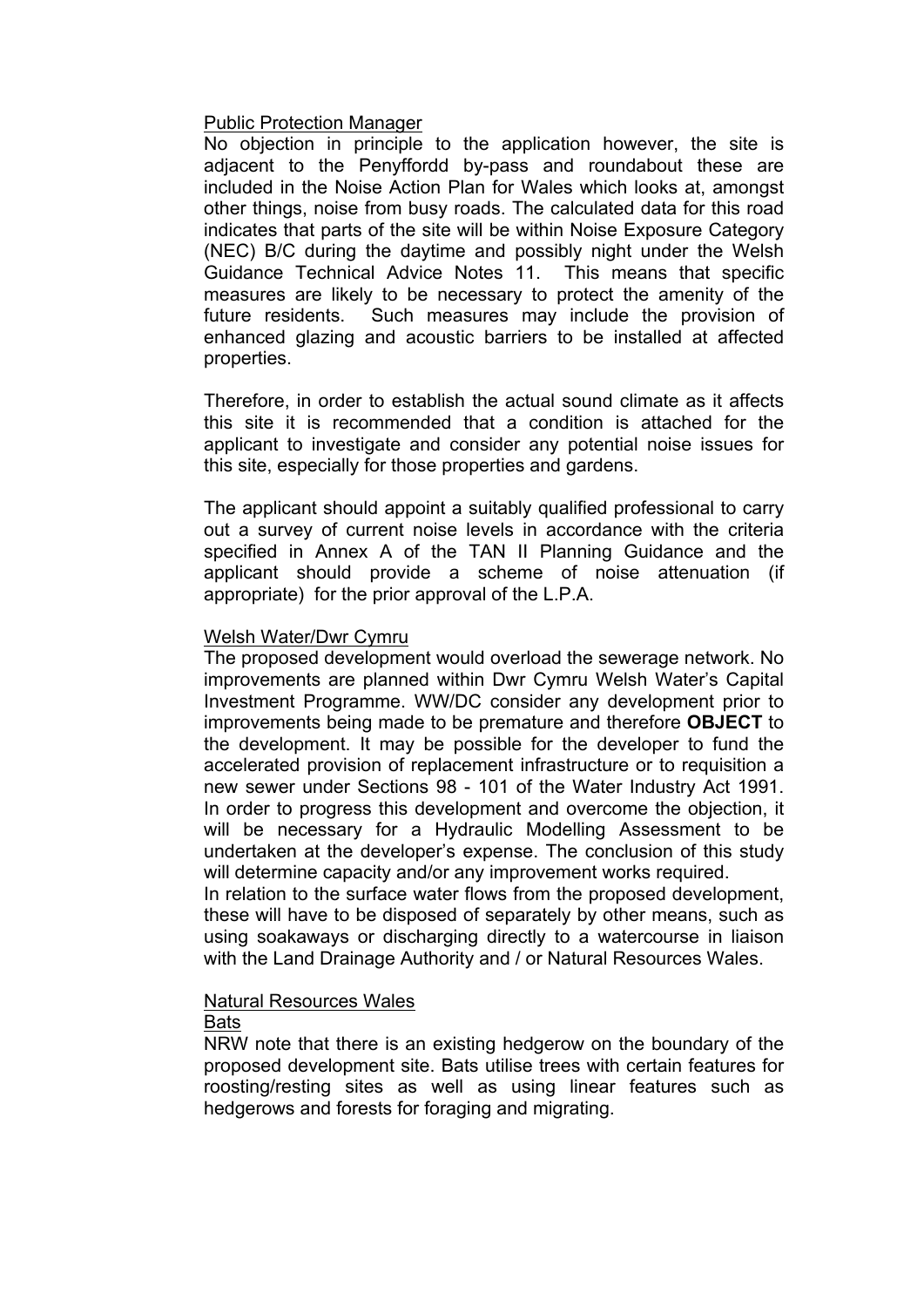NRW recommend that the hedgerow is retained in order to maintain linear features that could be used by bats. All trees that need to be felled should be checked for features that may be used by bats (i.e. cavities, cracks, holes & ivy cover). Where impacts on bats are considered likely, then those trees should be subject to emergence surveys at an appropriate time of year. Should bats be found to be using the trees as roosting sites expect that appropriate mitigation and/or compensation schemes are proposed and delivered, along with Reasonable Avoidance Measures, to ensure the favourable conservation status of the species is maintained.

#### Great Crested Newts

Note that no Great Crested Newts were recorded during the survey. Although no water bodies are present on the proposed development site, there are water bodies present within 500m of the site. Note that the A550 separates the proposed development site from the features that could be used by Great Crested Newts, therefore it is not considered that these proposals will have a significant impact upon the favourable conservation status of newts in the area.

The applicant should be advised that should great crested newts be discovered at any time, that works must stop immediately and NRW contacted for further advice.

#### Flood Risk

The site lies entirely within Zone A of Welsh Government's Development Advice Map referred to under TAN15: Development & Flood Risk. Flood Map information confirms that the site lies outside of the extreme flood risk outline from rivers and the sea. Given the scale of the proposed development, welcome the commitment of the Applicant/Developer to produce a Flood Consequences Assessment and Drainage Strategy to support and inform development proposals at this site.

In line with paragraph 13.4.2 of Planning Policy Wales and Section 8.5 of the Welsh Government's Technical Advice Note 15: Development & Flood Risk (TAN15), surface water run-off should be managed through the use of Sustainable Drainage Systems (SuDS).

Approved Document Part H of the Building Regulations 2000 establishes a hierarchy for surface water disposal, which encourages a SUDS approach. Under Approved Document Part H the first option for surface water disposal should be the use of SuDS, which encourage infiltration such as soakaways or infiltration trenches. In all cases, it should be established that these options are feasible, can be adopted and properly maintained and would not lead to any other environmental problems. For example, using soakaways or other infiltration methods on contaminated land carries groundwater pollution risks and may not work in areas with a high water table. Where the intention is to dispose to soakaway, these should be shown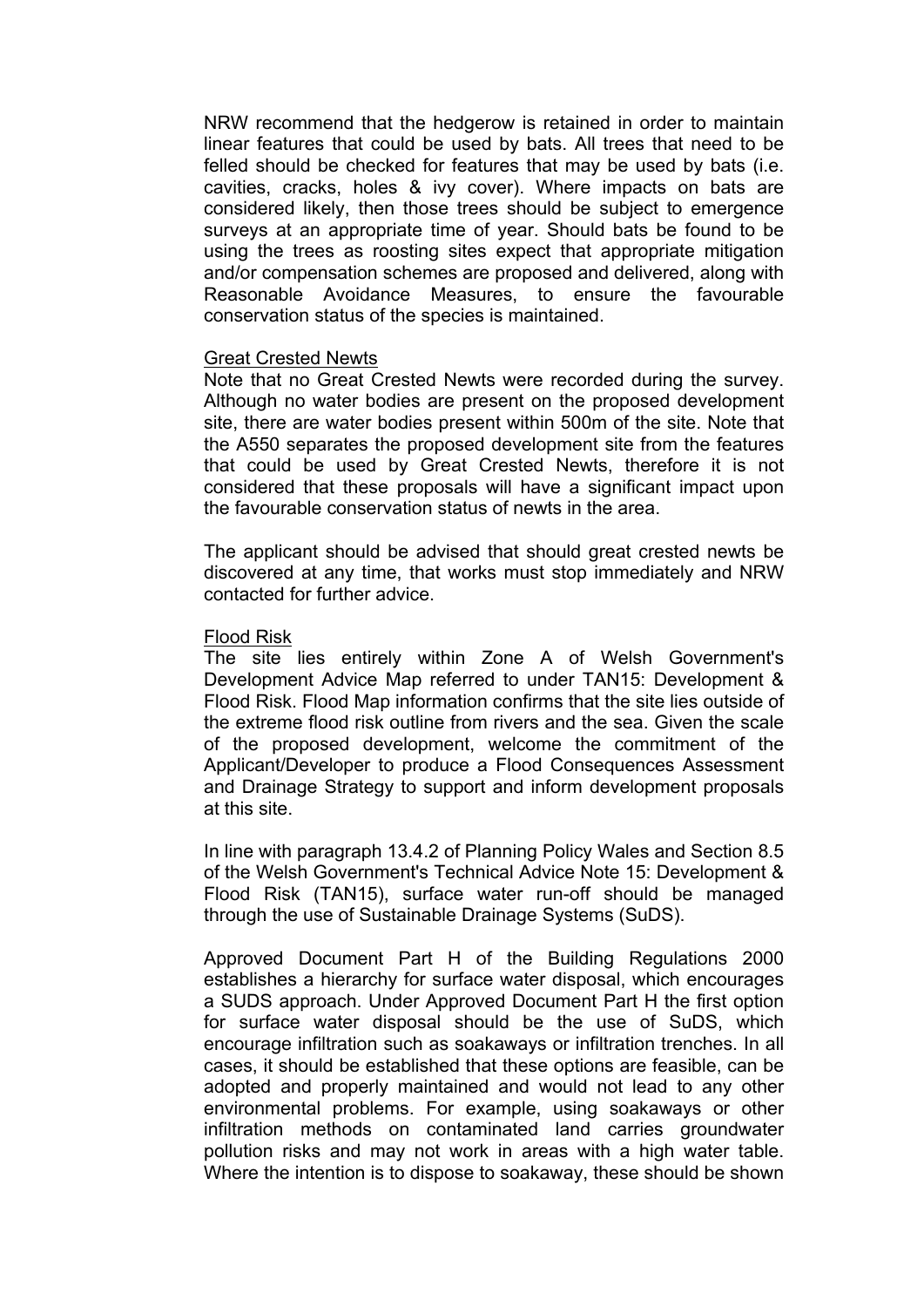to work through an appropriate assessment carried out under Building Research Establishment (BRE) Digest 365.

Should ground conditions not be conducive to soakaway drainage, and referring to Ordnance Survey Maps, it does not appear that there are any obvious watercourses in vicinity of the site that could be suitable for receiving a direct surface water runoff discharge from the development. In such circumstances, other options will need to be explored to ensure that an appropriate drainage scheme can be delivered at the site. Should there be a need to direct surface water runoff to the public sewer network or a Highway Drain evidence of an agreement in principle with the relevant Authority will need to be submitted as part of any planning application submission.

#### Airbus

No aerodrome safeguarding objections.

#### Head of Lifelong Learning

The nearest Primary School to the application site is Penyffordd CP School which has 236 children on role and a capacity of 259. There is therefore currently 23 surplus places which is 8.8% surplus places.

The nearest Secondary School to the development is Castell Alun High School which has 1359 children on role and a capacity of 124. This school is therefore oversubscribed by 119 children which is 9% over its capacity.

This is an outline application therefore the potential impacts on school provision are based on the indicated numbers of 40 dwellings. 40 dwellings would give rise to 13 Primary School which would reduce the capacity to 5% but not below the trigger for a contribution to be requested.

Based on the information provided therefore only a contribution to the Secondary School is required. This would be based on the formula of £18,469 per pupil generated.

#### Play Unit

The development of 40 dwellings would normally give rise to an onsite public open space requirement of 2240m2 however given the proximity of the existing equipped children's play area to the northern boundary of the site it is considered that there is an opportunity to extend this existing play area. This should be equipped and enclosed in accordance with the Council's requirements and the payment of the relevant maintenance sums. It is also considered that a commuted sum of £1,100 per dwelling should also be sought towards the delivery of a project to provide a wheeled sports facility at Mill Stone recreation ground which is approximately 500 metres from the site.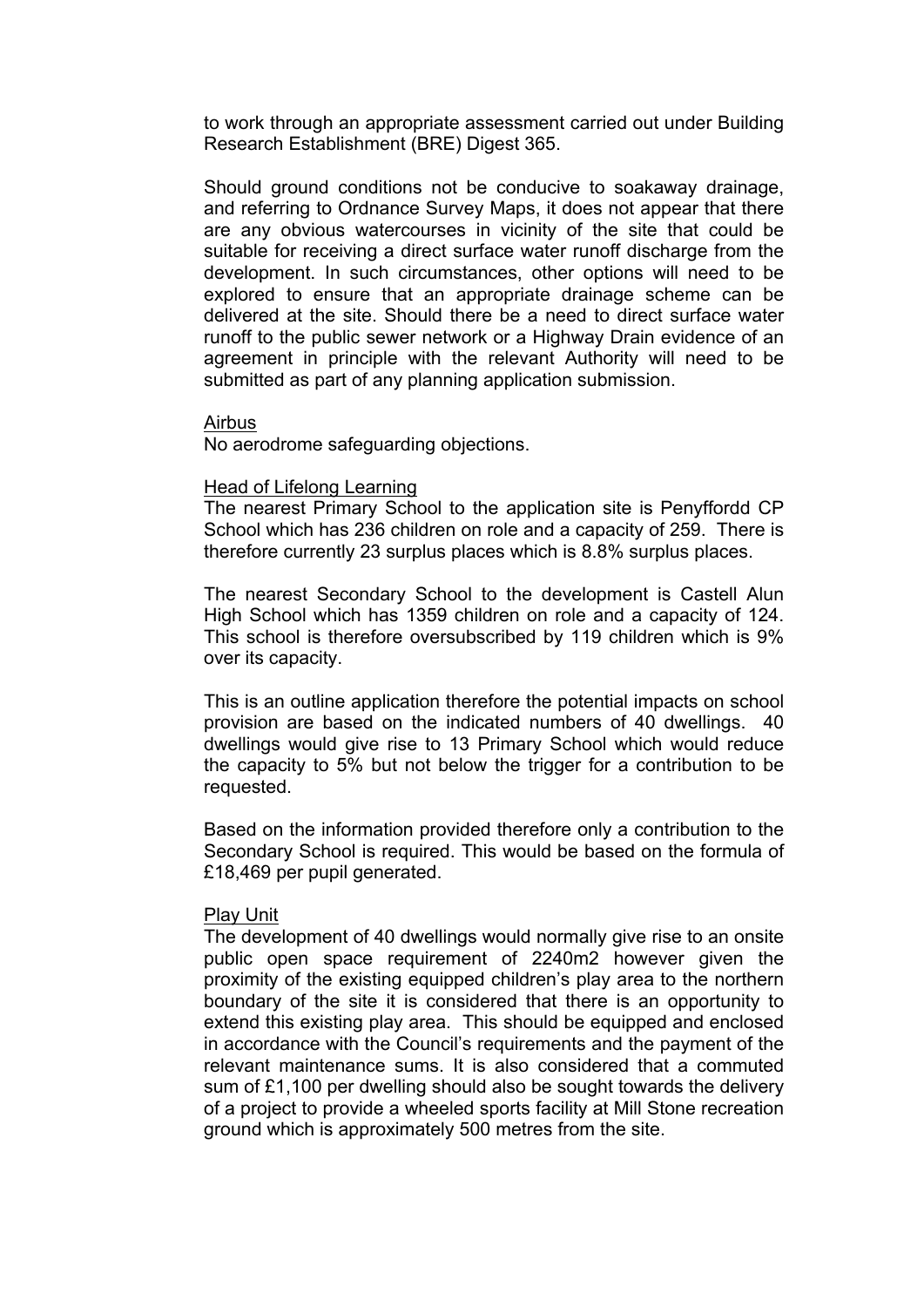# Welsh Government Land Use Planning Unit

The submitted Agricultural Land Classification study has been completed to a high standard and is considered to provide an accurate indication of agricultural land quality. The Agricultural Land Classification for the site is Subgrade 3b and not Best and Most Versatile Agricultural Land.

## Housing Strategy Manager

Suggested that given the other developments in this area that the delivery of affordable housing be through the provision of 3 gifted units and a commuted sum of £66,000. This is worked out based on the value of 30 % provision across the site provided at 70% discount market value.

## **4.00 PUBLICITY**

4.01 Press Notice, Site Notice and Neighbour Notification The application was advertised as a departure from the development plan.

6 letters of objection in relation to;

- The recent development in the village allocated within the UDP have highlighted the lack of infrastructure to support any additional development
- Surface water problems
- Lack of school places
- Siting of access has not changed from previous appeal decision
- Premature in advance of the UDP and should not pre-empt decisions in advance of the LDP
- Other sites in the settlement have been put forward as part of the Candidate site process and this may prejudice them coming forward
- Landscape and visual impact of developing the open countryside
- The site is a greenfield site outside the settlement boundary
- Would lead to additional traffic on Rhos Road
- Would lead to congestion due to proximity to the A5550 roundabout which has a history of accidents
- Impact on the sewage system, water supply and other services
- Impact on dentists and doctors
- Noise impacts from the development and to the development form the bypass
- Potential drainage impacts form surface water on the properties on Ffordd Derwyn
- There has been no comprehensive community consultation as stated in the application
- There has been sufficient recent developments in the village almost 35%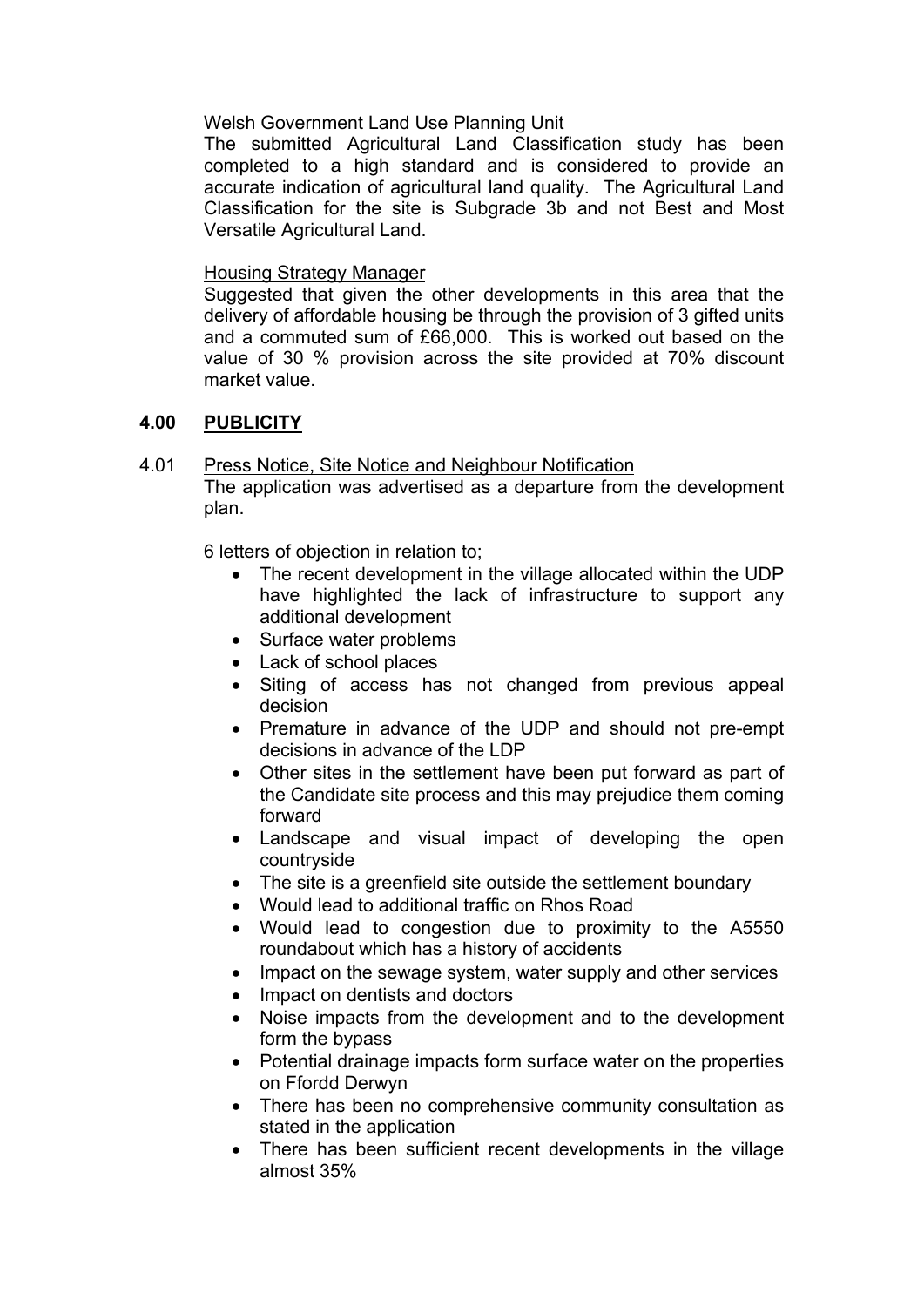- Impact on the hedgerow and nesting birds
- Pedestrian safety is poor with links to the railway station
- This site is a green buffer entrance to the village and separates the built area from the bypass

# **5.00 SITE HISTORY**

5.01 052163 - Amendments and alterations to planning approval 048243 for the erection of replacement dwelling and conversion, alterations and extension of 2no. detached barns to dwellings and associated works Approved 29.07.14

048243 - Erection of replacement dwelling and conversion, alterations and extension of 2no. detached barns to dwellings 16.06.11

044178 – Outline – Erection of 3 dwellings. Approved 12.02.08

042021 Outline – Erection of five residential units and creation of a new access. Refused 23.01.07. Dismissed on appeal. 23.01.07

# **6.00 PLANNING POLICIES**

6.01 Flintshire Unitary Development Plan STR1 - New Development STR4 - Housing STR8 - Built Environment STR10 - Resources GEN1 - General Requirements for New Development GEN3 - Development Outside Settlement Boundaries D1 - Design Quality, Location and Layout D<sub>2</sub> - Design D3 - Landscaping TWH1 - Development Affecting Trees and Woodlands WB1 - Species Protection AC13 - Access and Traffic Impact AC18 - Parking Provision and New Development HSG4 – New Dwellings Outside Settlement Boundaries HSG8 - Density of Development HSG9 - Housing Mix and Type HSG10 - Affordable Housing within Settlement Boundaries SR5 - Outdoor Play Space and New Residential Development EWP3 - Renewable Energy in New Development EWP14 – Derelict and Contaminated Land EWP16 – Water Resources RE1 - Protection of Agricultural Land Planning Policy Wales Edition 8 January 2016

TAN 1 Joint Housing Availability Studies 2015

The accordance of the proposal with the relevant polices is set out in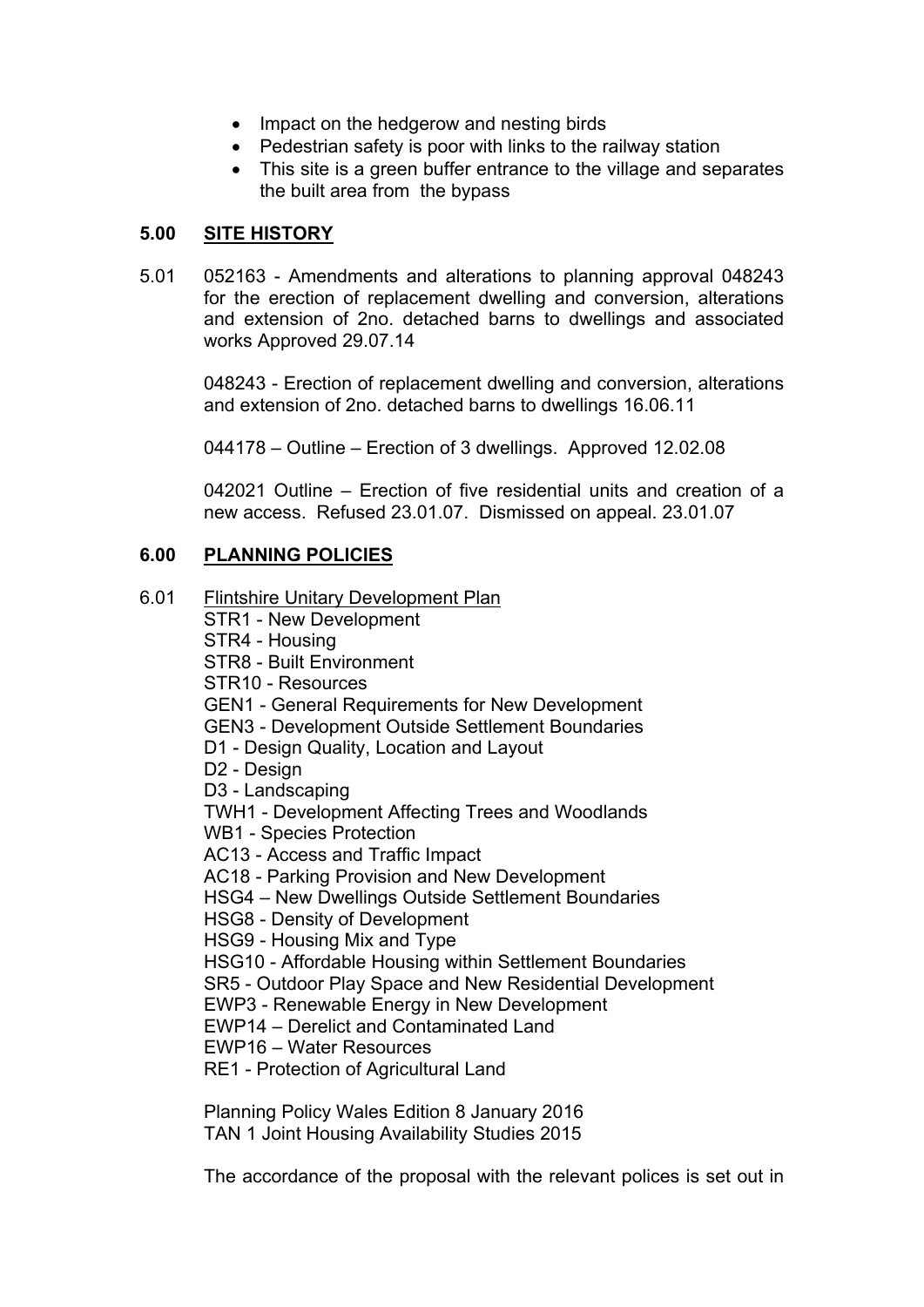the planning appraisal below.

## **7.00 PLANNING APPRAISAL**

7.01 Introduction

This is an outline planning application for up to 40 dwellings with details of the access provided, on land at Rhos Road, Penyffordd. All other matters are reserved for future consideration.

#### 7.02 Site Description

The application site is 1.4 hectares and is located on the edge of the village of Penyffordd. It is bounded immediately to the west by the A550 which links to the A55 with a mature hedgerow. To the north east and east is the existing residential development in Penyffordd on Ffordd Derwen and the existing dwellings at Rhos y Brunner Farm which are served by an existing access off Rhos Road. To the south of the site it is bounded by Rhos Road. To the north east adjacent to the corner of the development site is an existing equipped children's play area. Opposite the application site to the south is a further area of undeveloped land.

#### 7.03 Proposed Development

This is an outline planning application for up to 40 dwellings with associated access. All other matters are reserved for future consideration. The application was accompanied by;

- Planning Statement by NJL
- Design and Access Statement by DGL Associates Limited
- Illustrative Masterplan
- Ecological Appraisal by Envirotech
- Topographical Survey
- Transport Assessment by SCP
- Landscape and Visual Impact Assessment by TPM Landscape Ltd
- Tree Survey Report by TPM Landscape
- Agricultural Land Classification and Soil Resources Report by Reading Agricultural Consultants Ltd
- Preliminary Services Report by KDL
- Drainage Statement
- 7.04 It is proposed that the site would be accessed via a new access off Rhos Road. This will involve removal of a hedgerow to achieve the required visibility splays.
- 7.05 Planning history and the UDP The site was considered by the UDP Inspector as part of the UDP Inquiry as an 'omission site' therefore promoted by a third party and not the Council.
- 7.06 It was one of several sites considered by the Inspector alongside the two allocated sites put forward by the Council. The Inspector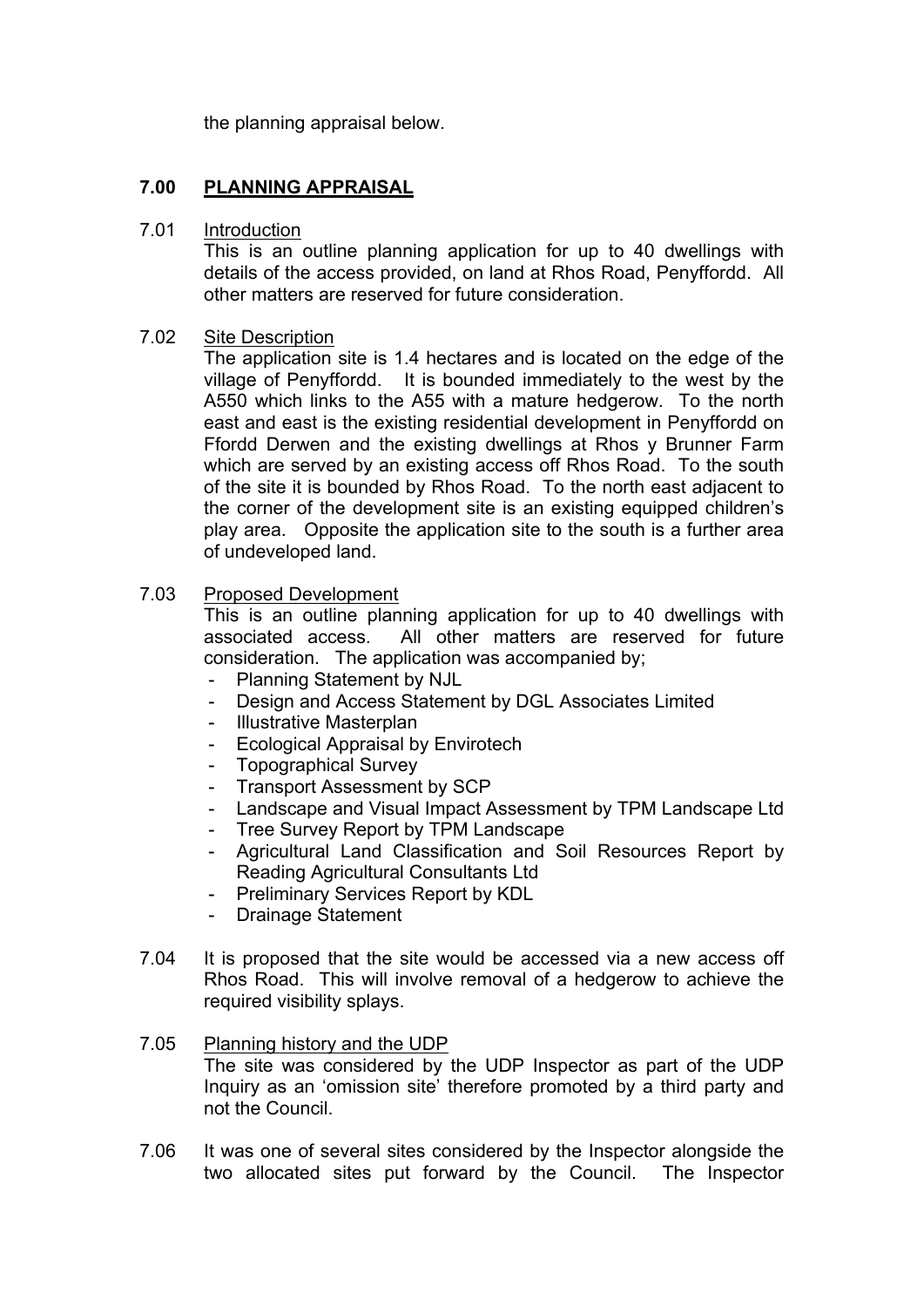commented '*5987 – The farm house, outbuildings and former coal yard are within the settlement boundary. I note that planning permission for 3 dwellings (044178) was granted in February 2008. The presence of brownfield land does not necessarily mean that it will be suitable for development. I do not consider possible difficulties in gaining satisfactory access to that area justifies allocating a much more extensive greenfield site or a substantial amendment to the settlement boundary. The undeveloped land is rural in character and forms part of the attractive setting of this part of the settlement along Corwen Road. Its development would significantly harm the character of this area'*. The Inspector continues '*The proximity of the site to the railway station is a matter of fact. However, that is not the only consideration in establishing the acceptability or sustainability of a site. The submission argues that this site is a more preferable option than HSG1(51). However, for the reasons given in HSG1(51) I support that allocation. I have considered this site on its planning merits and I do not consider the arguments put forward justify its allocation either in addition to, or as a replacement for, the allocations made in the plan*'.

- 7.07 It is clear that the Inspector was concerned about built development, on the setting of this part of the settlement, significantly harming the character of the area. Further explanation of these concerns is given in the Inspector's comments on an omission site on the south side of Rhos Road which is located opposite the application site. She stated '*The proximity of this site to the railway station is a matter fact and is in favour of the site. However, other considerations are also relevant. As I have already indicated the plan makes provision for growth of 23% together with another 2% at the Meadowslea Hospital site. There is no need for a further site which would result in additional unnecessary growth. The site forms part of the attractive open landscape at the entrance to the settlement along Corwen Road and its development would significantly harm the open character of the area. I find there is a well-defined edge to the built up area in this part of the settlement and to allocate this land would unacceptably weaken that edge. Its location between the village and the bypass is also a fact, but I place little emphasis on this factor and it does not justify allocating this land. Having considered all the submissions made I do not support this objection*'.
- 7.08 The Inspector therefore did not allocated either of the sites on Rhos Road for the visual impact reasons and also as no further land was needed at that time to meet the growth of the settlement in terms of the UDP strategy.
- 7.09 Appeal decision 042021 There was a previous application 042021 which was for the outline erection of 5 dwellings on the adjacent Rhos y Brwyner Farm, however this included the provision of a new access off Rhos Road. The access road to serve these 5 dwellings was in a similar position to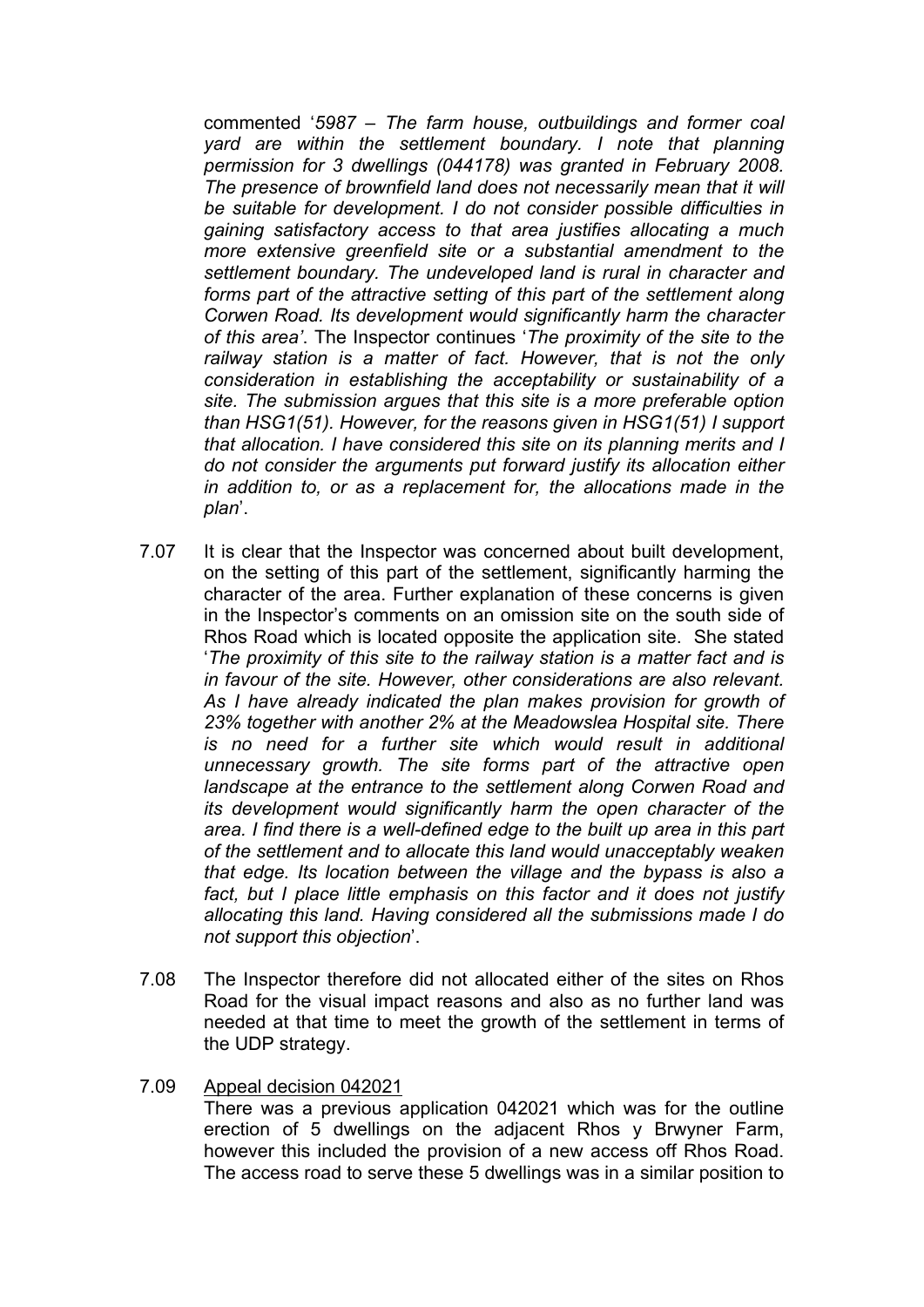the current outline application under consideration at this time and therefore the conclusions of the Inspector are relevant in this regard.

- 7.10 This application was refused on the basis that the new access would have led to the significant loss of hedgerow required for the visibility splays which would have had an adverse effect on the character and appearance of the local area. While the farm house and associated building lie within the settlement boundary the access and associated road were outside.
- 7.11 The Inspector was also concerned that the creation of a new access to serve 5 dwellings would result in a significant break in the existing hedgerow and would have the appearance of urban development extending outside the settlement and into the rural setting of Penyffordd. The Inspector considered that this would be harmful to the village setting. He also had concerns that such an access route could set a precedent for further development of the paddock land between the access and the dwellings on Ffordd Derwyn. The appeal was dismissed for these reasons.
- 7.12 This appeal decision was in July 2007 prior to the publication of the UDP Inspector's report and therefore he felt that this application could prejudice the development of the application site which forms part of this application for 40 dwellings and was premature until the sites had been formally considered through the UDP process.
- 7.13 We are now however in a different policy situation with regard to the lack of a 5 year land supply which is now a material consideration to be given significant weight in terms of the impact of the access. This application also related to the development of the land directly adjacent to the access rather than the land at Rhos y Bwyner Farm which was more remotely related to the access.
- 7.14 Principle of development

The site is located outside the settlement boundary for Penyffordd and Penymynydd in the adopted UDP. Penyffordd and Penymynydd is a category B settlement with a growth threshold of 15% (beyond which any additional development would have to be justified on the grounds of housing need). As at April 2015 the settlement had a growth rate of 27.1% over the Plan period (which is above the indicative growth band of 8-15% for a category B settlement, which informed the Plan). The monitoring of growth over a 15 year period as required by HSG3 ended on 1<sup>st</sup> April 2015.

7.15 In terms of the policies in the adopted UDP, policy GEN3 sets out those instances where housing development may take place outside of settlement boundaries. The range of housing development includes new rural enterprise dwellings, replacement dwellings, residential conversions, infill development and rural exceptions schemes which are on the edge of settlements where the development is wholly for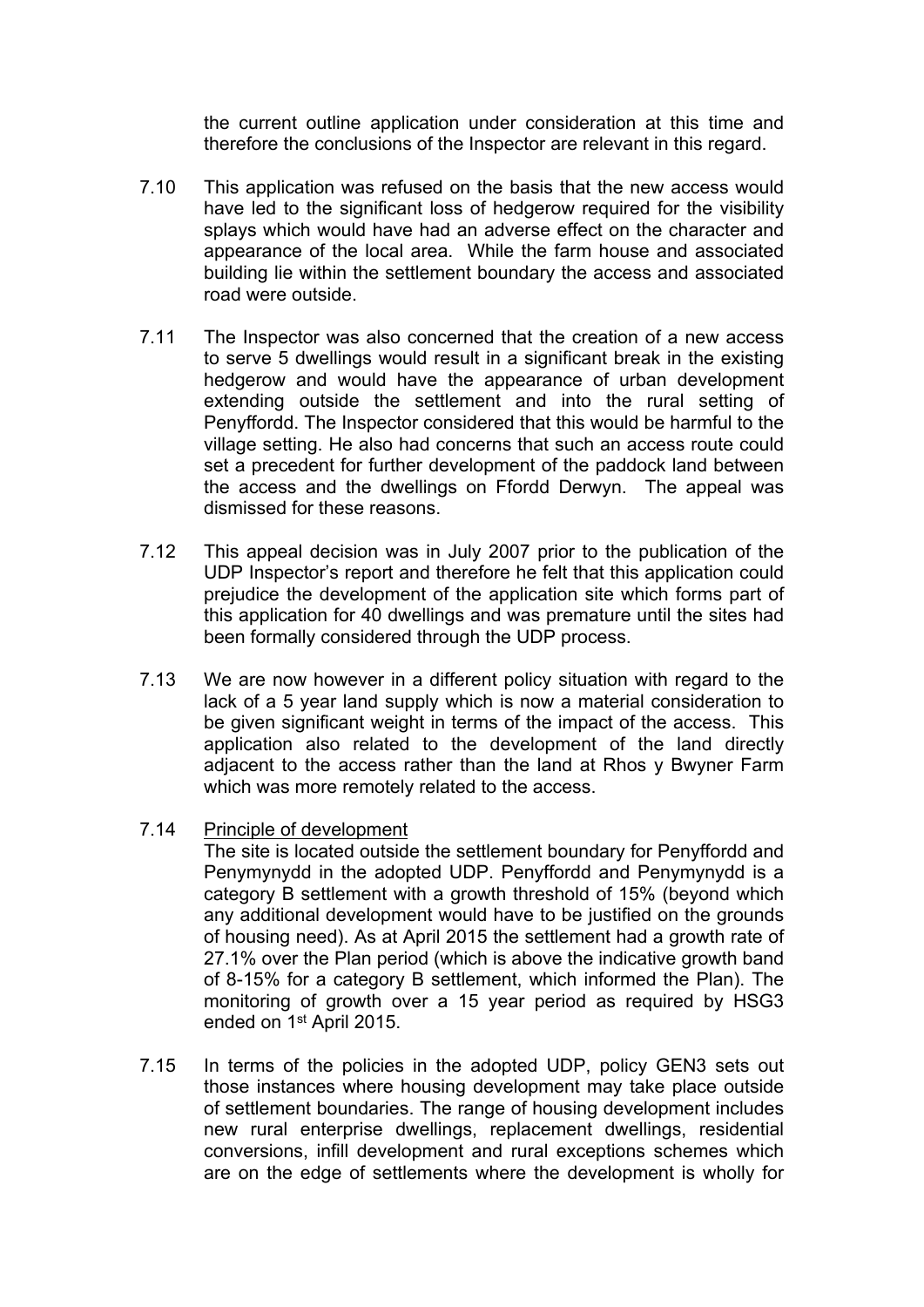affordable housing. Policy GEN3 is then supplemented by detailed policies in the Housing Chapter on each type.

- 7.16 Given that the proposal is for an anticipated 40 dwellings and does not fall within the scope of above policy framework, then the proposal is contrary to these policies in the adopted UDP and is a departure from the development plan and has been advertised as such.
- 7.17 The applicant seeks to justify the development in terms of a broader policy context, having regard to the following points:
	- Contribution towards new homes which are needed in Flintshire
	- Provision of affordable housing for those who are unable to buy or rent on the open market
	- Contribution towards public open space for existing future residents
	- Contribution towards a healthy and vibrant economy
	- Boost for the local economy, creating construction jobs and also attracting new skilled workers as residents
	- Introduction of more working families in Penyffordd supporting vital local services
	- Enhancement of biodiversity through new planting
- 7.18 Housing Land Supply
	- PPW and TAN1 requires each local planning authority to maintain a 5 year supply of housing land. The latest published Joint Housing Land Availability Study for Flintshire 2014 shows a 3.7 year land supply using the residual method with a base date of April 2014. The Council is unlikely to be able to demonstrate a 5 year land supply until the LDP is adopted. This falls below the 5 year requirement.
- 7.19 The Council has previously argued in its submissions to PINS and Welsh Government that the residual method of calculation does not give a true picture of the actual amount of land available in the County and that the past completions method of calculation provides a more accurate measurement of land supply as it is measured against what the house building industry is actually delivering on the ground, rather than merely against what the Plan originally set out to provide.
- 7.20 The publication of the revised TAN1, which completely removes the use of the past completions method of calculation means the Council can no longer reasonably argue that it does not have a housing land shortfall. Furthermore, given that the TAN1 prevents the Council from undertaking a formal JHLAS once the UDP has expired, we will be unable to demonstrate a 5 year supply until such time as the LDP is adopted. In this context it is not possible to challenge the proposal in terms of housing land supply as the Authority did try in its defence of the refusal of planning permission for (051613) Old Hall Road/Greenhill Avenue, Ewloe application.
- 7.21 The Inspector in his appeal consideration of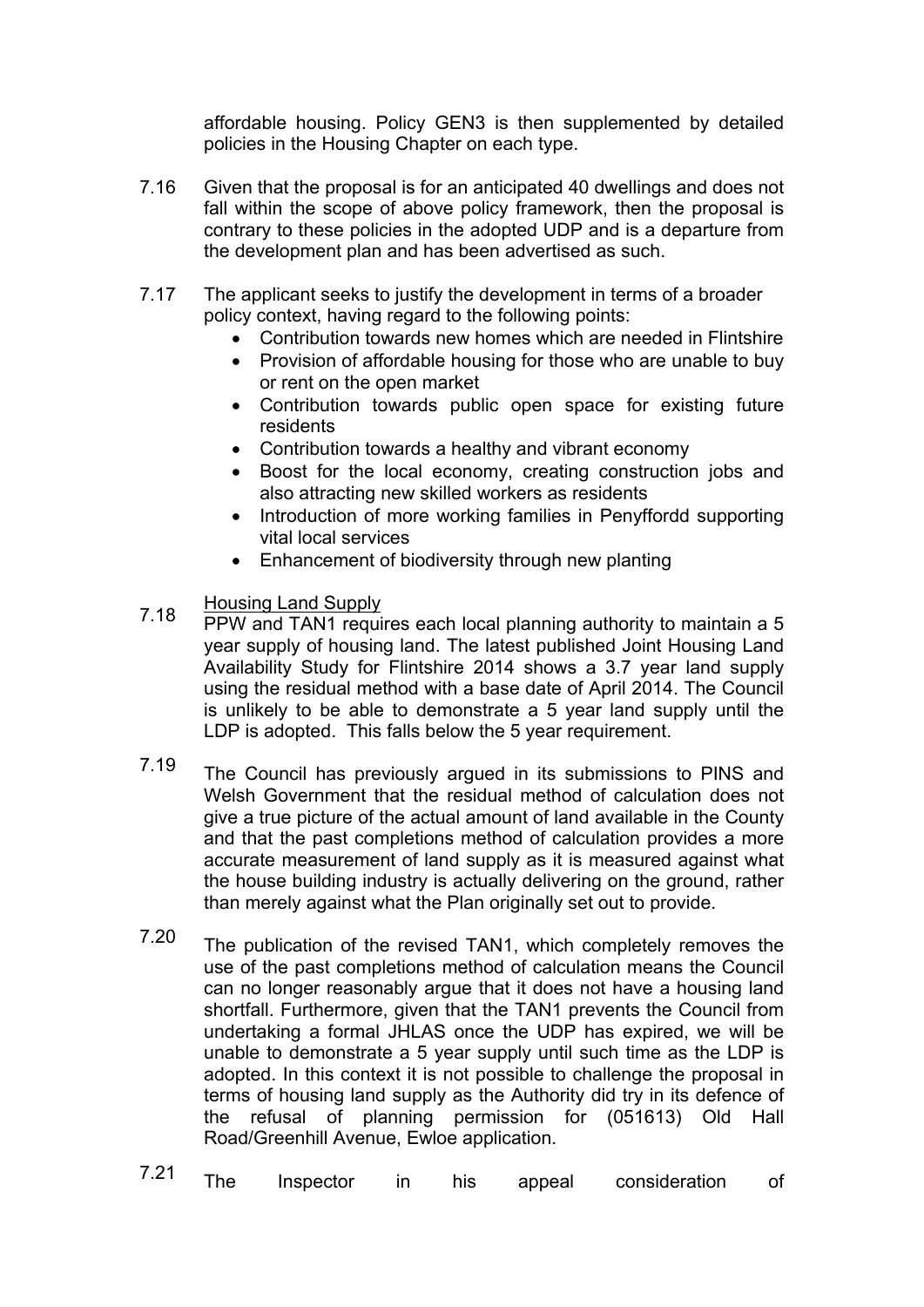APP/A6835/A/14/2220730 land off Old Hall Road/Greenhill Avenue, Ewloe in March 2015 stated that "*The Welsh Government's letter to Chief Planning Officers of 19 January 2015 states that the residual methodology based on the housing requirements in an adopted LDP (or adopted UDP) will be the only methodology allowed for calculating housing land supply and the use of the past build rates methodology, which was based on the past performance of the building industry, will not be accepted. As a result, I give no weight to the Council's initial arguments in respect of past completions*."

- 7.22 Welsh Government Technical Advice Note 1 states that "*The housing land supply figure should also be treated as a material planning consideration in determining planning applications for housing. Where the current land supply shows a land supply below the 5 year requirement or where the local planning authority has been unable to undertake a study….. The need to increase supply should be given considerable weight when dealing with planning applications provided that the development would otherwise comply with the development plan and national planning policies*."
- 7.23 In these circumstance, advice contained in para 6.2 of TAN1 is that '*The housing land supply figure should also be treated as a material consideration in determining planning applications for housing. Where the current study shows a land supply below the 5-year requirement or where the local planning authority has been unable to undertake a study (see 8.2 below), the need to increase supply should be given considerable weight when dealing with planning applications provided that the development would otherwise comply with development plan and national planning policies*'.
- 7.24 Further guidance is contained in para 9.2.3 of PPW that '*Local planning authorities must ensure that sufficient land is genuinely available or will become available to provide a 5-year supply of land for housing judged against the general objectives and the scale and location of development provided for in the development plan'. This paragraph then goes on to explain what constitutes 'genuinely available' and this is defined as '…sites must be free, or readily freed, from planning, physical and ownership constraints, and economically feasible for development, so as to create and support sustainable communities where people want to live'*.
- 7.25 It is clear from national planning guidance that considerable weight should be attached to the lack of a 5 year housing land as a material planning consideration. Furthermore, decisions must also be made in the context of the Welsh Governments 'presumption in favour of sustainable development'.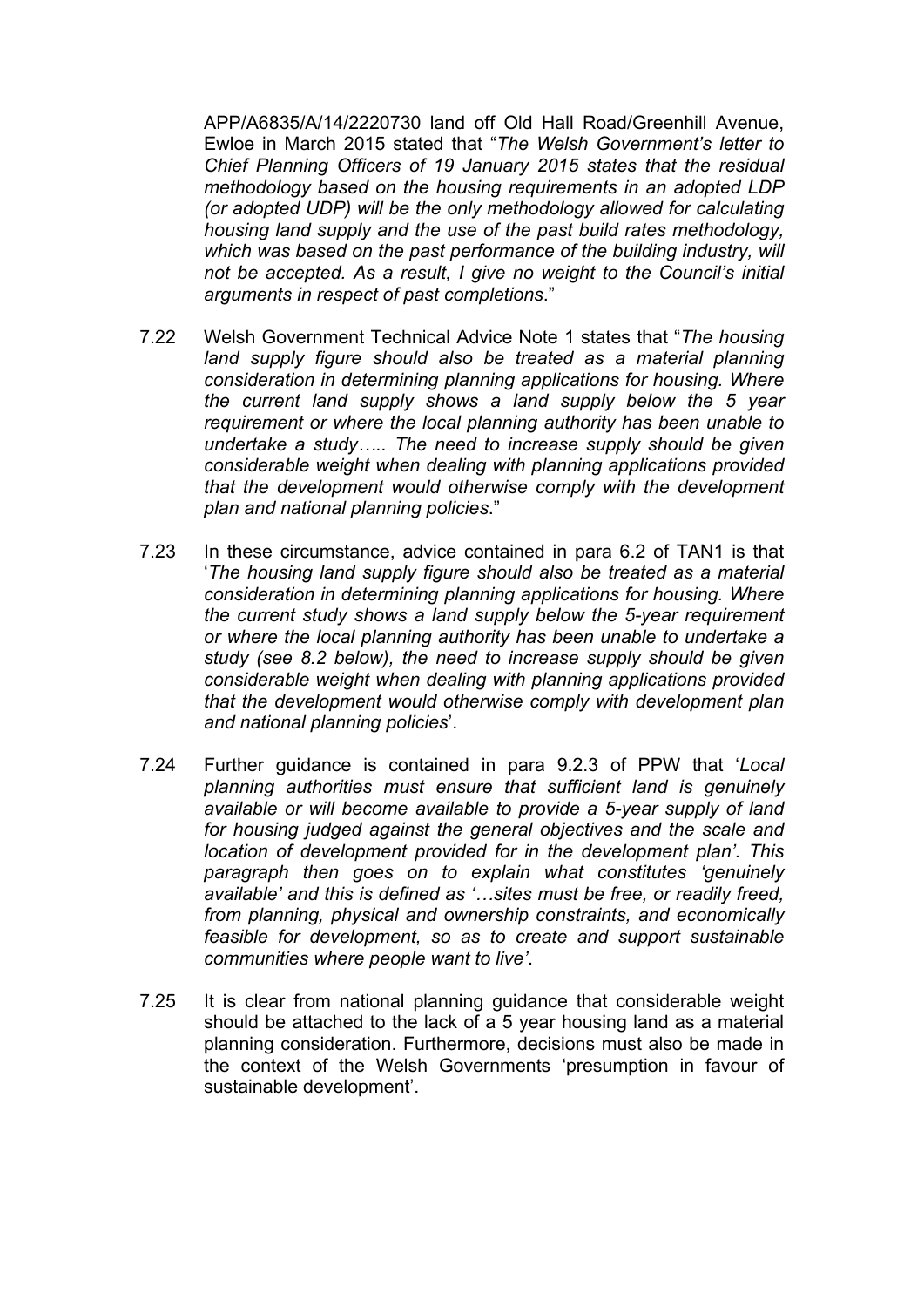- 7.26 Welsh Government Advice and National Planning Policy Planning Policy Wales Edition 8 January 2015 paragraph 4.2.2 states "*The planning system provides for a presumption in favour of sustainable development to ensure that social, economic and environmental issues are balanced and integrated, at the same time*," when taking decision on planning applications."
- 7.27 Planning Policy Wales Edition 8 January 2015 paragraph 4.2.4 states *"A plan led approach is the most effective way to secure sustainable development through the planning system and it is important that plans are adopted and kept regularly under review. Legislation secures a presumption in favour of development in accordance with the development plan for the area unless material considerations indicate otherwise (see 3.1.2) Where;*
	- *There is no adopted development plan (see 2.6) or*
	- *The relevant development plan policies are considered outdated or superseded (see 2.7) or*
	- *Where there are no relevant policies (see 2.7)*

*there is a presumption in favour of proposal in accordance with the key principles (see 4.3) and key policy objectives (see 4.4) of sustainable development in the planning system. In doing so, proposals should seek to balance and integrate these objectives to maximise sustainable development outcomes."*

- 7.28 Paragraph 4.2.5 states "*In taking decisions on individual planning applications it is the responsibility of the decision-maker to judge whether this is the case using all available evidence, taking into account the key principles (see 4.3) and policy objectives (see 4,4) of planning for sustainable development. In such case the local planning authority must clearly state the reasons for the decision."*
- 7.29 The Inspector in his appeal consideration of APP/A6835/A/14/2220730 land off Old Hall Road/Greenhill Avenue, Ewloe in March 2015 stated that "*There is a danger that the need to increase supply and lack of a 5-year housing land supply could be used to justify development in inappropriate locations*."
- 7.30 It is therefore key in making the planning balance therefore to consider the sustainable development '*key principles' (see 4.3) and 'key policy objectives' (see 4.4)* set out in PPW.
- 7.31 Developer Guidance Note Due to the current land supply situation and the timeframe for the UDP housing strategy, in order to provide some clarity the Council has produced a Developer Guidance Note which was endorsed by the Council's Planning Strategy Group and Cabinet in June 2015. This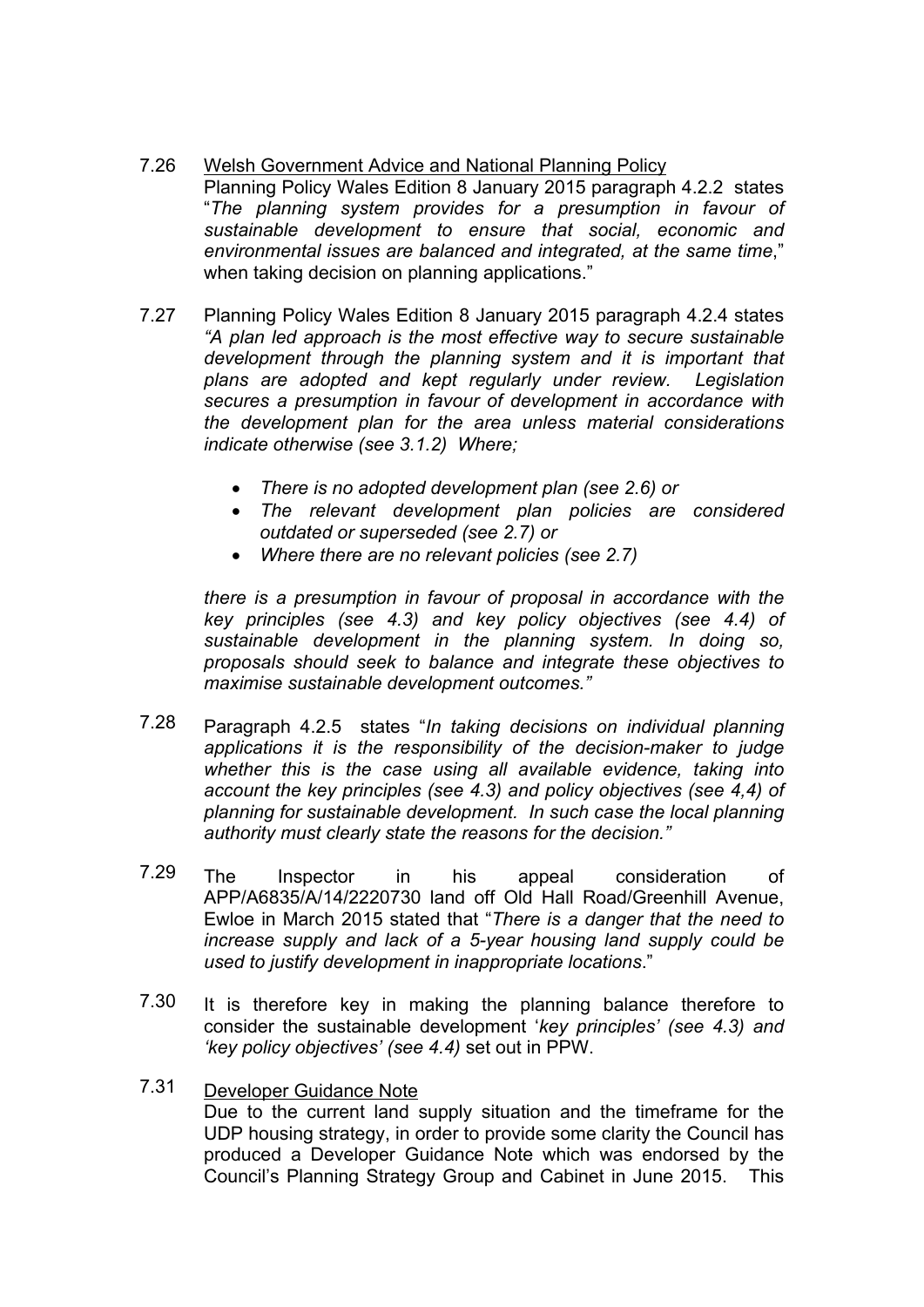application was submitted prior to the publication of this guidance, however evidence was requested from the applicants to demonstrate how this application meets with the Councils information requirements. In brief it is set out below how the application has attempted to address these requirements.

- 7.32 1. Need for the development proposals This application has been submitted in the context of the lack of a 5 year land supply.
- 7.33 The applicants state "*that there is no policy requirement for a sequential site assessment to be undertaken for a planning application of this nature and the Council must determine the application on its own merits. Fundamentally, this is a modest proposal in a sustainable location which can be developed quickly to assist in meeting the existing housing shortage, and should therefore be granted planning permission. The fact that we have demonstrated that the site is the most sustainable within the settlement should not have been necessary in these circumstances, however this exercise has been undertaken to further highlight the suitability of the site for housing development. Whether or not other sites are available within other settlements is not relevant to the consideration of this planning application*."
- 7.34 The applicants have undertaken an analysis of the candidate sites on the register for the settlement of Penyffordd and Penymynydd in terms of their sustainability against standard criteria. The applicants consider that this table demonstrates that the application site at Rhos Road, Site PEN014, scores the highest. The site is located in close proximity to a range of services and transport nodes, is visually and physically contained due to existing hedgerows and roads, and is capable of accommodating a safe new access point. It is contended by the applicants that development of the site for housing would constitute a sustainable extension to the settlement of Penyffordd, adjoining roads at two of its boundaries which restricts any encroachment onto open countryside, and existing housing development at the third. The planning application should be considered in this context.
- 7.35 2. Full application

The application is in outline and has been submitted by White Acre Estates who are not a house builder. Justification has been submitted with the aim to demonstrate that an outline application does not affect the deliverability of the site following issues raised by officers. A Gant chart has been submitted showing the time lines of the consideration and implementation of a full and outline permission to justify this approach.

7.36 The applicants argue that this gives the house builder who takes the site on full flexibility allowing the detail of the scheme to reflect the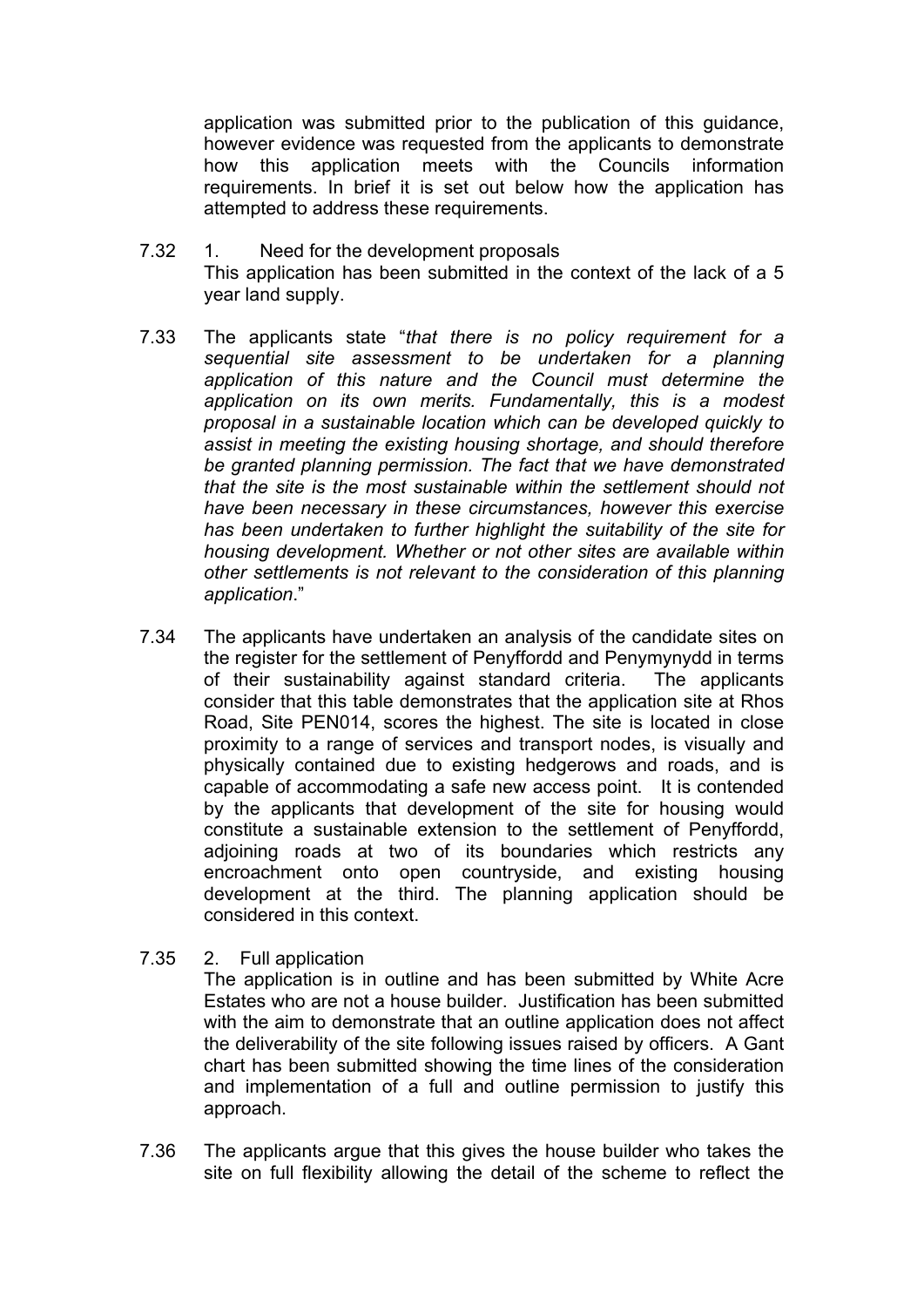preferred style of housing and layout. In terms of developer interest, they have submitted letters of interest from a number of house builders to FCC on a confidential basis. They are fully confident that there is sufficient market demand for housing within this location and that the site can be disposed of to a house builder as soon as possible following the granting of planning permission.

- 7.37 They state that an outline planning application provides confidence to developers who are then able to invest in undertaking detailed design and investigative work at the same time as the reserved matters applications are worked up. Conversely, as detailed applications require a higher initial investment which is at risk, the additional detailed design and intrusive work is unlikely to be undertaken until detailed planning permission has been secured. There are also no physical or ownership constraints and we are confident that all 40 dwellings will be delivered within a 5 year period if the planning application is approved.
- 7.38 3. Sustainability Appraisal

A Candidate Sites Comparison Table was also assembled which compared the application site to the other sites within Penyffordd/Penymynydd on FCC's Candidate Site Register against a standard set of sustainability criteria. The table shows that the Rhos Road site is the most sustainable and thus suitable for housing development. Further arguments in relation to the sustainability of the site were advanced in the Planning Statement in terms of its proximity to the train station, bus stops and distance to other settlements within cycling distance.

7.39 4. Viability Assessment

A confidential viability appraisal was prepared by White Acre Estates which shows that, with the inclusion of the s106 contributions that were initially requested the development is viable. White Acre Estates has significant experience in delivering housing schemes and is therefore in a strong position to accurately prepare development appraisals. There is no dispute over the requested S106 contributions which are;

- 7.40 Affordable housing - Provision of 3 x 3 bedroom gifted units to North East Wales Homes (council owned company), which would be used for the intermediate rental market and £66K commuted sum.
- 7.41 Open Space - An extension to the existing play area located adjacent to the site, alongside a contribution of £1,100 per plot to fund a wheeled sports area at Mill Stone recreation ground.
- 7.42 Education - £129,283 for Castell Alun High School.

#### 7.43 5. Housing Delivery Statement

White Acre Estates has significant experience in delivering housing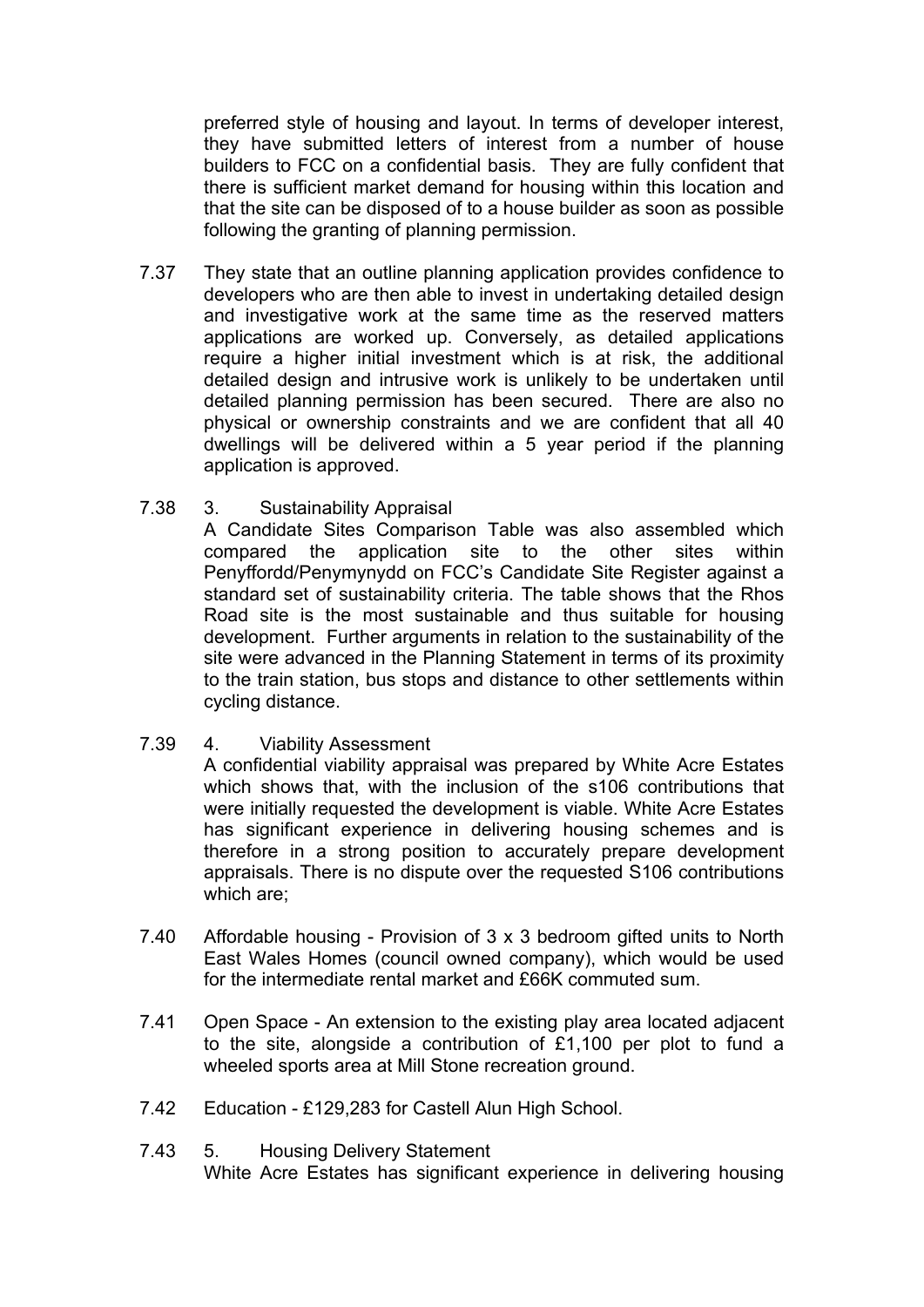schemes and has the ability should it wish to do so to either develop the site itself using a mixture of equity and external funding or it may choose to involve a partner. There are also no physical or ownership constraints and we are confident that all 40 dwellings will be delivered within a 5 year period if the planning application is approved.

7.44 Agricultural Land Classification

> An Agricultural Land Classification Survey was requested following the submission of the planning application as from the data available it was not clear if the development site was subgrade Grade 3a or subgrade Grade 3b agricultural land. Subgrade 3a land is classed as Best and Most Versatile agricultural land and is protected by planning policy. Although surveys had been done for adjacent agricultural land for the bypass in 1989 by ADAS, the application site had not been included.

- 7.45 This was undertaken by Ascalon Properties in August 2015. This conformed that the site was Subgrade 3b. Welsh Government's Land Use Planning Unit have clarified that the submitted Agricultural Land Classification study has been completed to a high standard and is considered to provide an accurate indication of agricultural land quality. The Agricultural Land Classification for the site is Subgrade 3b and not Best and Most Versatile Agricultural Land.
- 7.46 **Highways**

The proposed vehicular access into the site is from a proposed new access off Rhos Road. The principle of this and the loss of hedgerow was previously considered in respect of application 042021. However, this was in association with the proposed erection of 5 houses at Rhos y Brwyner Farm and not the current application site. The proposed impact of the access in visual terms needs to be considered in terms of the overall impact of the development of the site and the land directly adjacent to the road. There are no highways objections to the position of the access.

- 7.47 Highways issues such as the increase in traffic and proximity to the roundabout have been raised by objectors to the scheme. The application was supported by a Transport Statement undertaken by SCP. This report demonstrates that safe vehicular access to the proposed development can be made from Rhos Road. It also assessed the impacts of the additional traffic on the operation of the junctions within the vicinity of the site and demonstrated that they had sufficient capacity to deal with the additional flows.
- 7.48 Highways have no objection to the proposed development subject to standard highways conditions covering the details of the access and detailed design of estate roads etc. They also would require a Construction Traffic Management Plan and a full residential travel plan. It is also requested that to meet the requirements of Active Travel Wales a 3 metre footway and cycle way is provided along the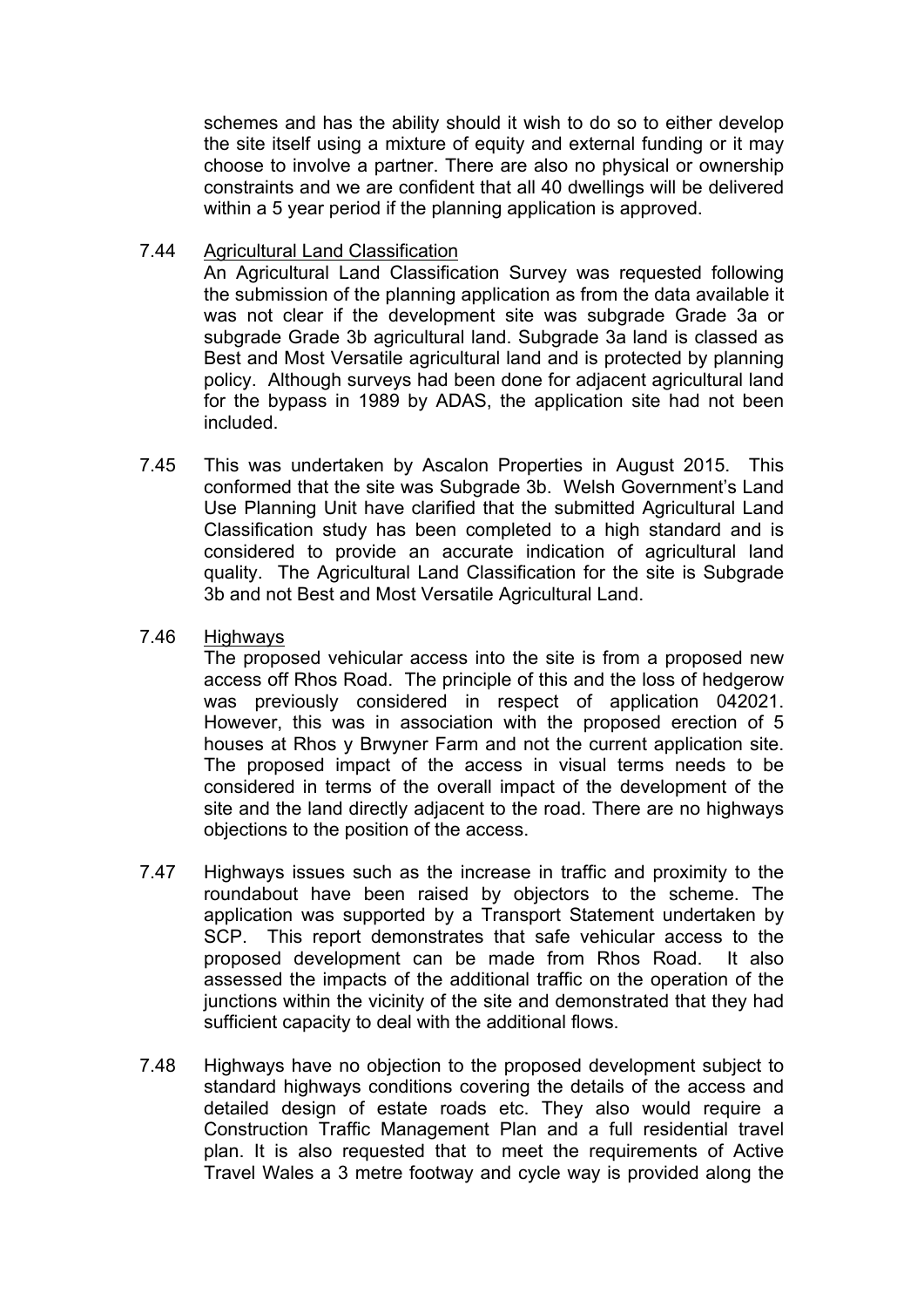site frontage set back within the site boundary. This would require the removal of all the roadside hedgerow and not just that required to provide the visibility splay. This has visual impact implications and would also not link with any existing footway nor would have the potential to do so due to third party land. It therefore not considered on the balance of the impact and the benefit of it a planning requirement in this instance.

7.49 Landscape and Visual Impacts

> In light of the UDP Inspector's comments on the site the application was accompanied by a Landscape and Visual Impact Assessment (LVIA) undertaken by TPM Landscape in April 2015. THE LVIA has considered the baseline landscape and visual environment through a desk top review of published documents and reports supplemented and verified by field work. This included the identification of a range of landscape receptors and visual receptors at fixed locations within the study area to create a series of viewpoints.

- 7.50 In summary the LVIA concludes that public receptors and people travelling along local roads will experience low visual impacts due to existing flat topography, built form and vegetation screening limiting views. The greatest visual effects will be experienced by a small number of properties with existing views over or towards the site whose location is generally either immediately adjacent to or very close to the boundaries. The change, although noticeable following mitigation is anticipated to become a neutral element in the view as the proposals become assimilated into the existing urban form of the village over time.
- 7.51 The proposed site forms only a small part of a wider local and regional character area. No landscape receptors were assessed as experiencing significant effects post mitigation. In most part trees and hedgerows of merit will be retained and enhanced as part of the landscape planting proposals which will also help to soften the built form and assimilate the development into the wider landscape context.
- 7.52 The proposed development will sit between the existing settlement, the road and the A550 and will be an infill development that will have only very limited landscape and visual effects over a small area of influence. The impacts that remain following, mitigation will remain local in nature and become neutral in tone as the proposal assimilates into the existing settlement form.
- 7.53 The submitted LVIA has been reviewed for the Council by an independent Landscape Architect who considered that the approach taken is acceptable and follows current guidance. An immediate study area of 1km was assessed in detail which is considered adequate for this particular site due to the fairly flat topography in the immediate vicinity and screening by vegetation, particularly along the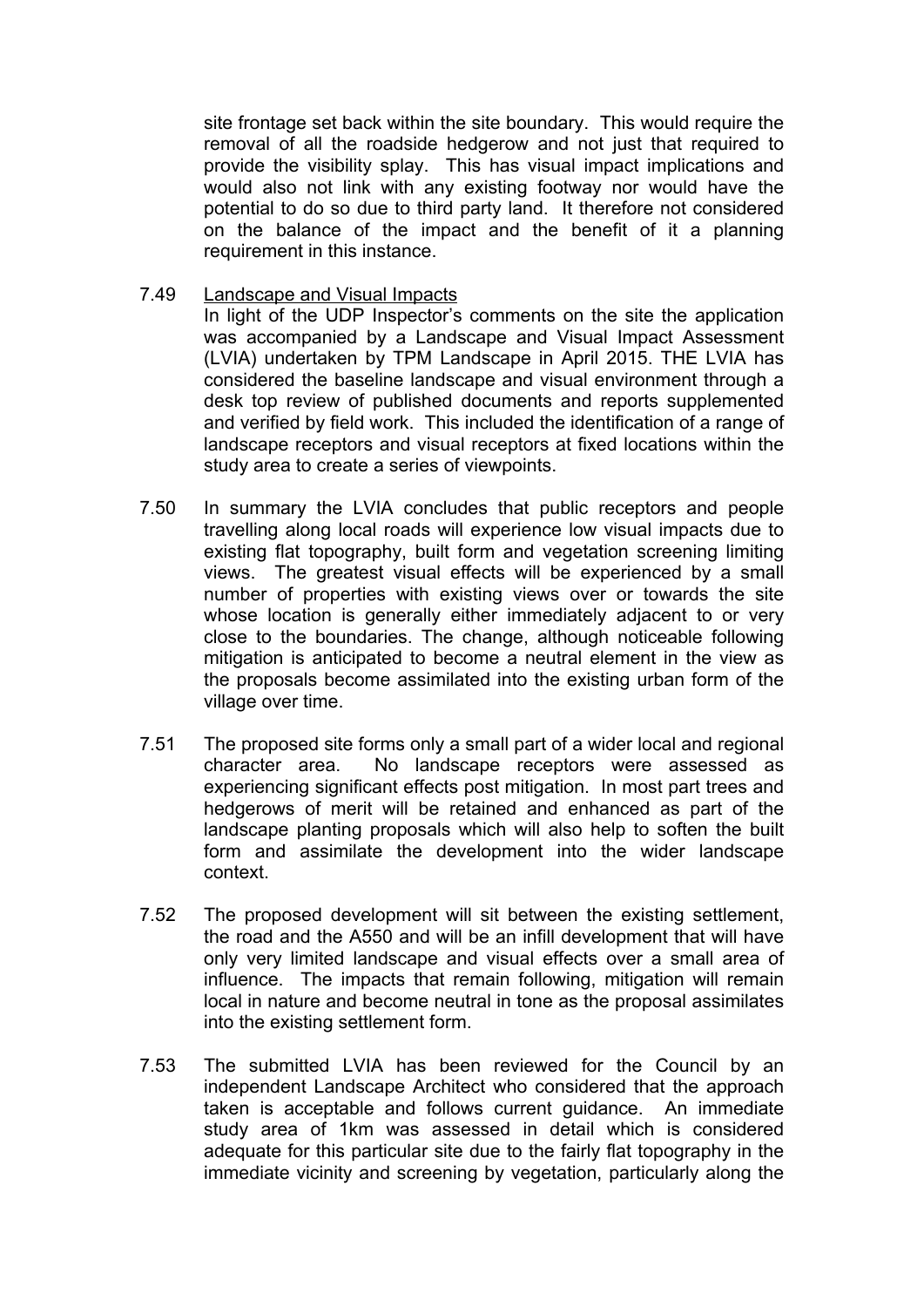A550. A range of viewpoints were identified from publically accessible locations and the views from residential properties, roads and footpaths were also considered. Potential longer distant views were also taken into account. The LVIA was carried out in Spring 2015 when the hedgerows were partly in leaf and trimmed with the trees without any leaves and therefore represents almost the worst case.

- 7.54 The Council's consultant was broadly in agreement with the assessment and conclusions of the LVIA. Although mitigation measures are proposed residual harm would still result to the character of the site and Rhos Road due to the proposed access and the removal of approximately 35m of hedgerow. There was also a concern about the hedgerow along the A550 and the susceptibility of this over time from being trimmed if included as part of garden areas. It is considered that the residual visual effects from Rhos Road and the properties overlooking the site at Ffordd Derwyn are likely to remain as moderate adverse rather than neutral as concluded by the LVIA.
- 7.55 In response to this it is proposed that the A550 boundary would remain as strategic landscaping with a fence and then further additional boundary planting. This would be dealt with in the landscaping scheme submitted as part of any detailed scheme. Further landscaping can also be considered along the Rhos Road boundary as part of the details of the scheme. While the development of the site will have some impact on the approach to the settlement it is not considered that this harm is so great that it would weigh against granting planting permission.
- 7.56 **Trees**

The application was accompanied by a Tree Survey Report undertaken by TPM Landscape in April 2015. The majority of the trees on the site are within the boundary hedgerows apart form an oak in the centre of the site. The majority of the trees can therefore be retained within the scheme. The oak in the centre of the site was deemed to be in a poor condition. There are therefore no tree constraints on the site.

7.57 Foul Drainage

> Planning Policy Wales Edition 8 January 2016 in section 12.4 'Development management and water' deals with water supply and sewage infrastructure. Paragraph 12.4.1 states that the adequacy of sewage infrastructure is material in considering planning applications. Paragraph 12.4.2 states that "*Development proposals in sewered areas must connect to the main sewer, and it will be necessary for developers to demonstrate to local planning authorities that their proposal site can connect to the nearest mains sewer*."

7.58 A private treatment plant was suggested at one stage during the application process but this is not considered acceptable in light of the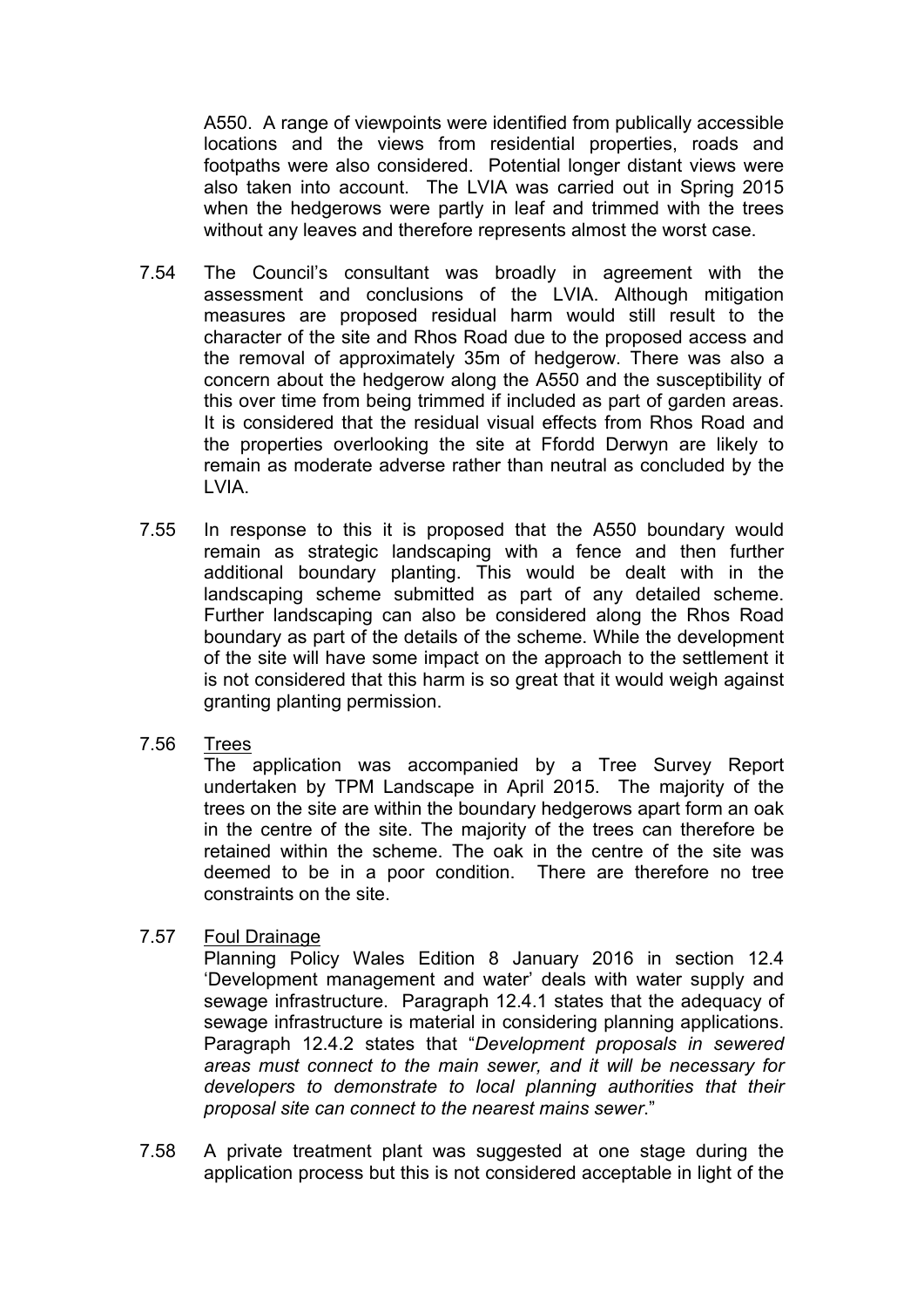above guidance as the site is within a sewered area. It is therefore proposed to connect to the mains sewerage system. A Drainage Statement has been submitted by the applicants setting out their position prepared by White Acre Estates and their drainage engineers Lees Roxburgh Drainage. They argue that the increase in flows on the network is not of a magnitude that would justify major infrastructure projects such as new treatment plants or other large scale improvements which might take timescales into uncertainty.

- 7.59 Welsh Water object to the development as the development would overload the sewerage network. No improvements are planned within Dwr Cymru's Welsh Water's Capital Investment Programme as this is not an allocated site which has been planned for. Therefore they consider that allowing any new development prior to improvements being made is premature and therefore object to the development.
- 7.60 The applicants have referred to other examples of development where "*it was recognised that a proposed development with planning permission has the right to connect into the existing sewerage system, but that the use of planning conditions is appropriate to control the timing of the connection to ensure that any necessary improvements or upgrades to the network are put in place in advance of this*'.
- 7.61 They have suggested the use of a prior to commencement condition to require a scheme for the "comprehensive and integrated drainage of the site showing how foul water, surface water and land drainage to be agreed". It is considered by the Council that the imposition of such a condition is only appropriate when the nature of the infrastructure improvement is known, evidenced and an agreed timeline and costing is in place i.e. that there is certainty that it can and will happen. In this case the applicants have commissioned Welsh Water to undertake the Hydraulic Modelling exercise to determine the nature of the improvement works required but this has not yet been completed. The applicants do not wish to wait for the results of this exercise which would be expected in March 2016 and wish to proceed with a decision on the application.
- 7.62 This is a site being advanced on the basis of specific circumstances in respect of housing land supply and it needs to be demonstrated that the site is capable of being implemented to address this. The present position in respect of waste water could affect the site's deliverability as the extent of the works are not known, no costings are available and no timescale can be provided. It is therefore considered that the site cannot be considered as sustainable given there is no capacity in the existing sewerage network to cater for the site.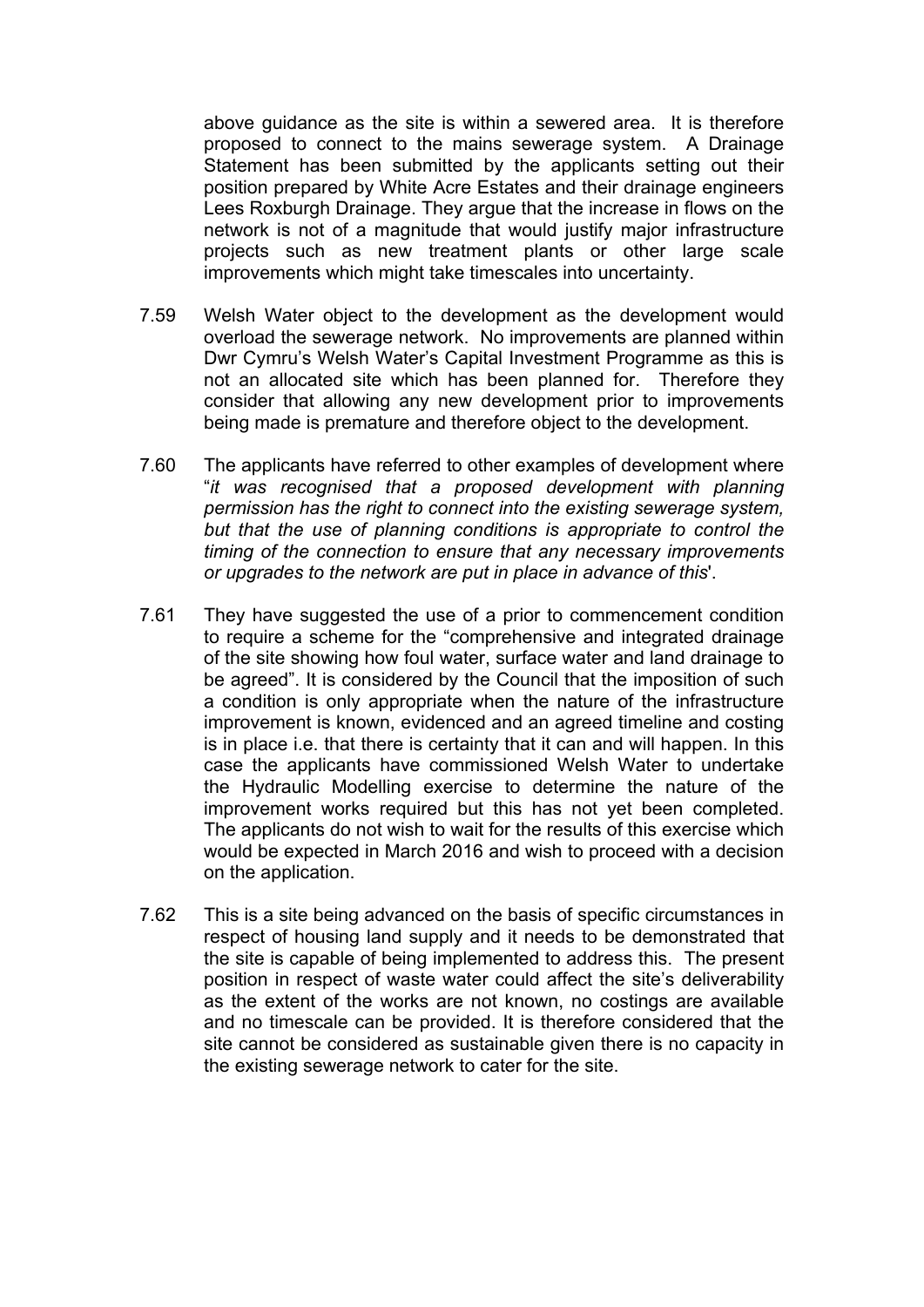#### 7.63 Surface Water

It is proposed to dispose of surface water to the existing Welsh Water drain located adjacent to the northern site boundary. The 150mm diameter public drain outfalls to the tributary watercourse 200m northwest of the site. Proposed surface water flows would be limited to greenfield run off rates. This would require on-site storage in order to control flow rates. Details of this can be secured by condition.

#### 7.64 Affordable Housing

Following discussions with Housing Strategy and the type of affordable housing required in the area given the other recent development it is proposed that based on the provision of 40 dwellings the site would provide three 3 bedroom gifted units to North East Wales Homes which would be used for the intermediate rental market and £66K commuted sum. The applicants are willing to provide this.

#### 7.65 Open Space

There is an existing equipped children play area adjacent to the north east corner of the application site. Following discussions with leisure services it is proposed that the provision should be in the form of an extension to the existing play area and associated equipment together with a contribution of £1,100 per plot to fund a wheeled sports area at Mill Stone recreation ground. The applicants are willing to provide this.

## Ecology

- 7.66 An Ecological Appraisal of the site was submitted with the application undertaken by Envirotech dated May 2014. The site has no built structures to offer roosting potential for bats and foraging potential is also low. There is an existing hedgerow on the boundary of the development site which could be utilised by bats. It is proposed to retain and enhance the hedgerow boundaries.
- 7.67 Although no water bodies are present on the proposed development site, there are water bodies present within 500m of the site. The A550 separates the proposed development site from the features that could be used by Great Crested Newts, therefore it is not considered that these proposals will have a significant impact upon the favourable conservation status of newts in the area. No great crested newts were recorded during the site survey.

#### 7.68 Site appraisal settlement capacity

The Inspector in his appeal consideration of APP/A6835/A/14/2220730 land off Old Hall Road/Greenhill Avenue, Ewloe in March 2015 stated that "*The Council suggest that sequentially preferable sites should have been considered first, but housing provision in Flintshire is largely dependent on greenfield sustainable urban extensions and I see no evidence that this will change beyond 2015. Even if additional sites could be made available*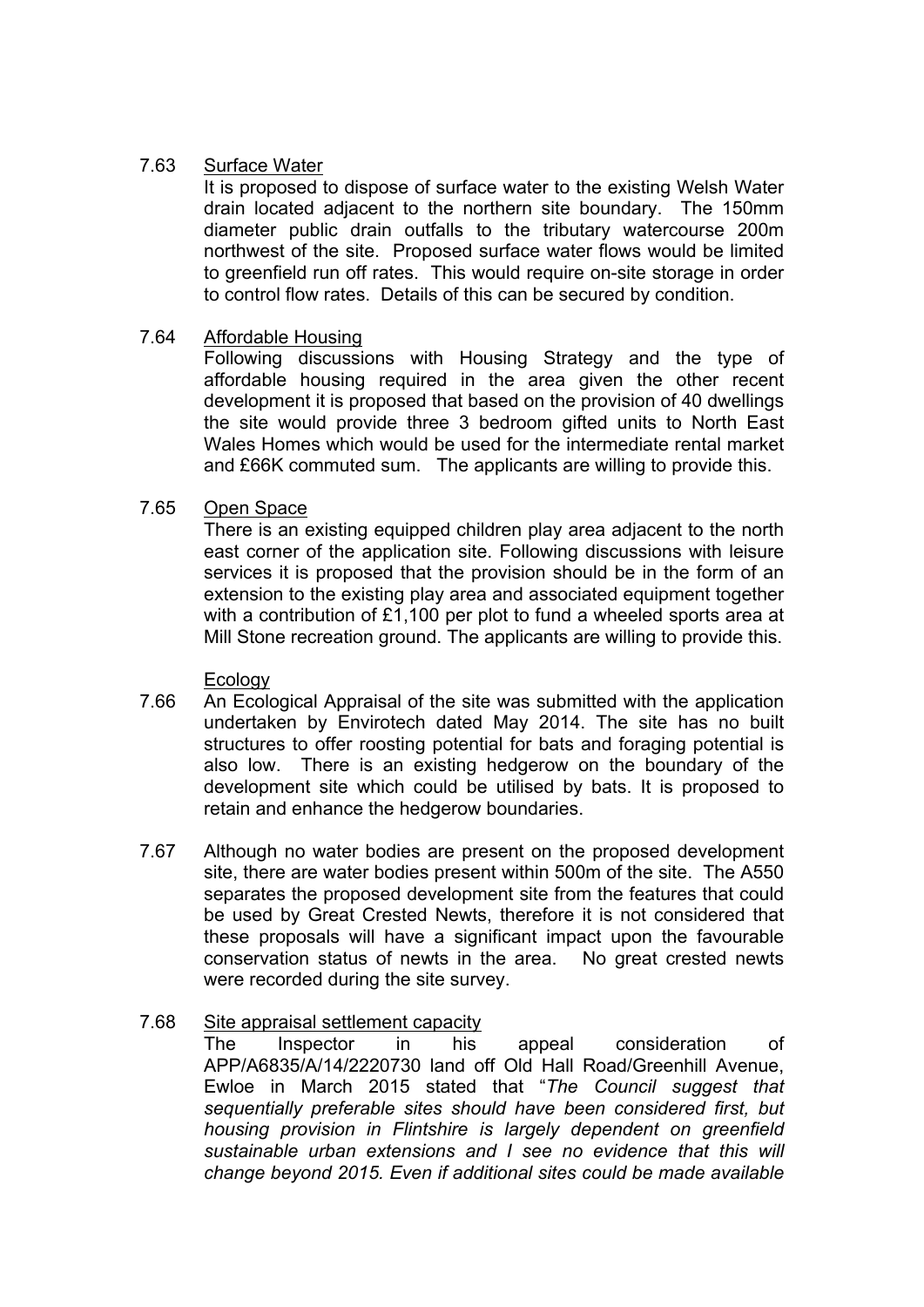*adjacent to Category A settlements or on poorer quality land adjacent to category B settlements, the reality of the situation is that they would be unlikely to come forward for some time or be included in the next JHLAS. Furthermore, the extent of the deficit is so great that even if 3i sites in Category A settlements, such as the appellants' development at Croes Atti, could be accelerated, by themselves they would not be sufficient to address the problem'*.

- 7.69 The site lies on the edge of one of the largest category B settlements. Although the growth rate is well in excess of the 15% upper limit for a category B settlement, the Inspector considered this was acceptable on account of its size, facilities and services and accessibility to nearby settlements. The growth rate as of April 2015 for Penyffordd/ and Penymynydd was 27.1%. The site is located on the edge of the settlement, in close proximity to bus services, a train station and other village facilities and services. Although the Inspector did not consider the need for further (even modest) allocations over the Plan period, she did not go so far as to say that they would be unsustainable. Provided that the capacity existed in local schools (or that spare capacity can be provided) then it would be difficult to argue that an additional 40 dwellings is unsustainable or harmful to the character and function of the settlement.
- 7.70 In her consideration of the level of growth that the settlement could take and the proposed allocations the inspector stated that "*Penyffordd and Penymynydd is a Category B settlement with an indicative growth rate of 8-15%. It is one of the larger settlements in this category and it is appropriate that it makes provision for a portion of the housing needs. In my view it would not be reasonable to ignore migration with other authorities given Flintshire's attractive border location and relative economic prosperity. Completions, commitments and the allocations result in growth of some 23%. Planning permission has been granted on appeal for housing development at the former Meadowlea Hospital site. This development would increase growth to 25%. Whilst it is above the indicative growth band bearing in mind the location and accessibility to facilities and services in the settlement and nearby, I do not consider this level is unreasonable. Some objections assert that the village facilities are inadequate to serve the additional population. However, during my visit I saw a reasonable range of shops and community facilities. Whilst I have no doubt many would like to see more facilities and services in towns and villages I do not find the settlement is poorly provided with facilities in the Flintshire context.*
- 7.71 It is considered that the village and its facilities could accommodate another 40 dwellings. The settlement and particularly this site is well connected in terms of road links and public transport links to bus routes and the railway station which is in walking distance.
- 7.72 **Deliverability**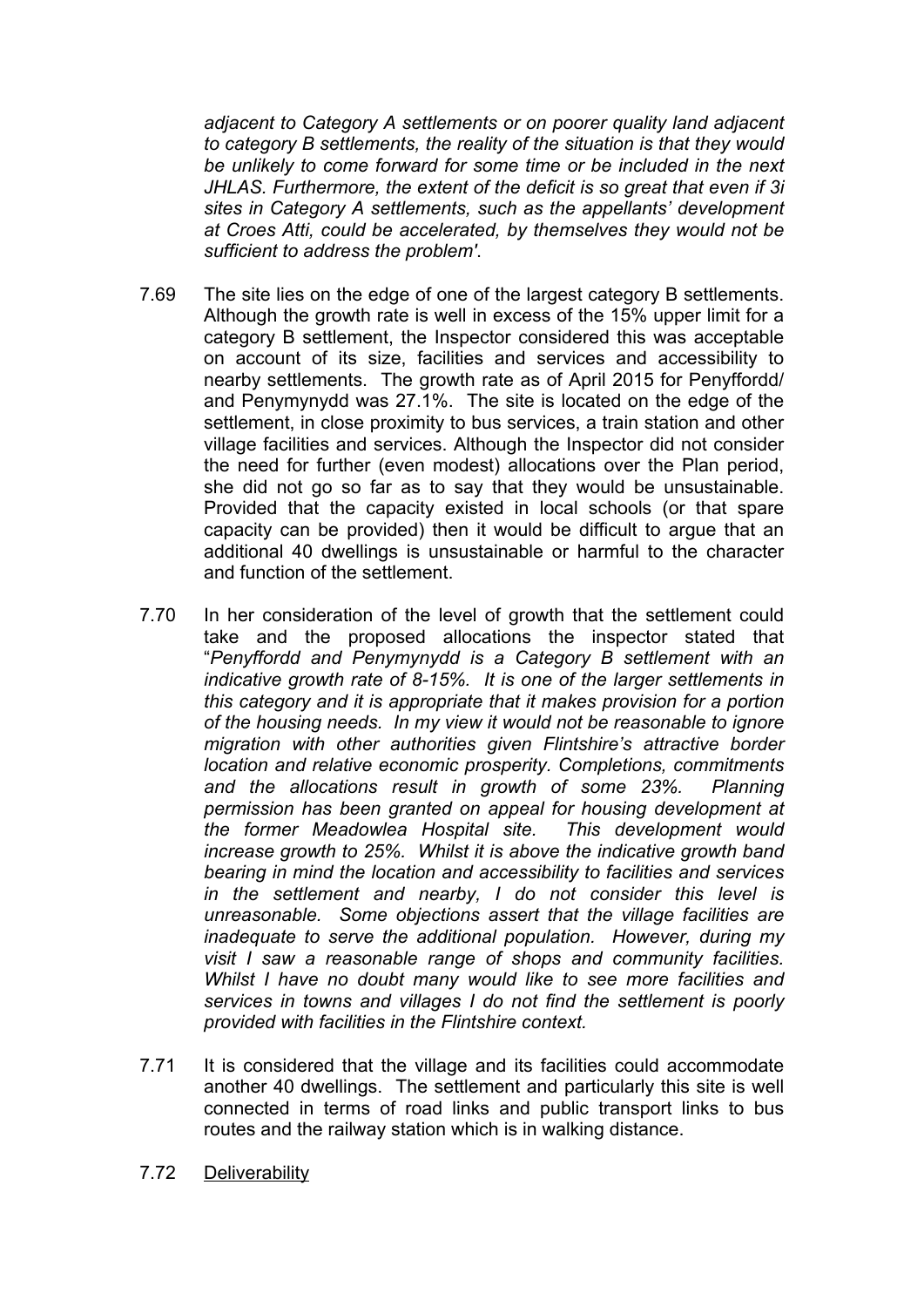The next consideration is whether the site is deliverable in terms of viability and certainty. The fact that the application is submitted in outline with all matters reserved for subsequent approval except for access does not give confidence despite the applicants assertions that the site will be deliverable within 5 years or that they would be able to commence within a short time constrained permission i.e. 12 months to submit the reserved matters and 2 years to commence development on site.

- 7.73 It is also noted that the applicant is a land acquisition and development company and the application is not submitted with any identified house builder, other than reference to a pro-active approach of liaising with various house builders and receiving expressions of interest from a number of major active operators who are already delivering houses in the area.
- 7.74 Penyffordd / Penymnydd has seen and is seeing substantial growth with the development of two allocated sites, amounting to 350 units, as well as other development in and around the settlement. The White Lion site is being developed by Redrow and Elan and the Wood Lane site by Taylor Wimpey, with the latter still progressing on site. In this context, it needs to be considered whether there is 'room' in the market for another house builder to commence a development in the near future. However this is a desirable location with good transport links close to the A55.

## **8.00 CONCLUSION**

- 8.01 In summary due to the capacity issues in the existing foul drainage network and the lack of a solution to address this issue there is uncertainty in the deliverability of the site in the short term. The site is being promoted on the basis of the current shortfall in housing land supply but it has not been adequately demonstrated that it can come forward in the short term to address that need.
- 8.02 The sustainability of the site has therefore not been sufficiently justified to comply with Planning Policy Wales Edition 8 paragraph 4.2.2. It is therefore considered that the site is contrary to paragraph 6.2 of TAN1 as the application would not comply with the development plan and other national planning policies. The application is for residential development on a site located in the open countryside outside a defined settlement boundary and is therefore contrary to Policies STR1, GEN3 and HSG4.
- 8.03 In considering this planning application the Council has acted in accordance with the Human Rights Act 1998 including Article 8 of the Convention and in a manner which is necessary in a democratic society in furtherance of the legitimate aims of the Act and the Convention, and has had due regard to its public sector equality duty under the Equality Act 2010.